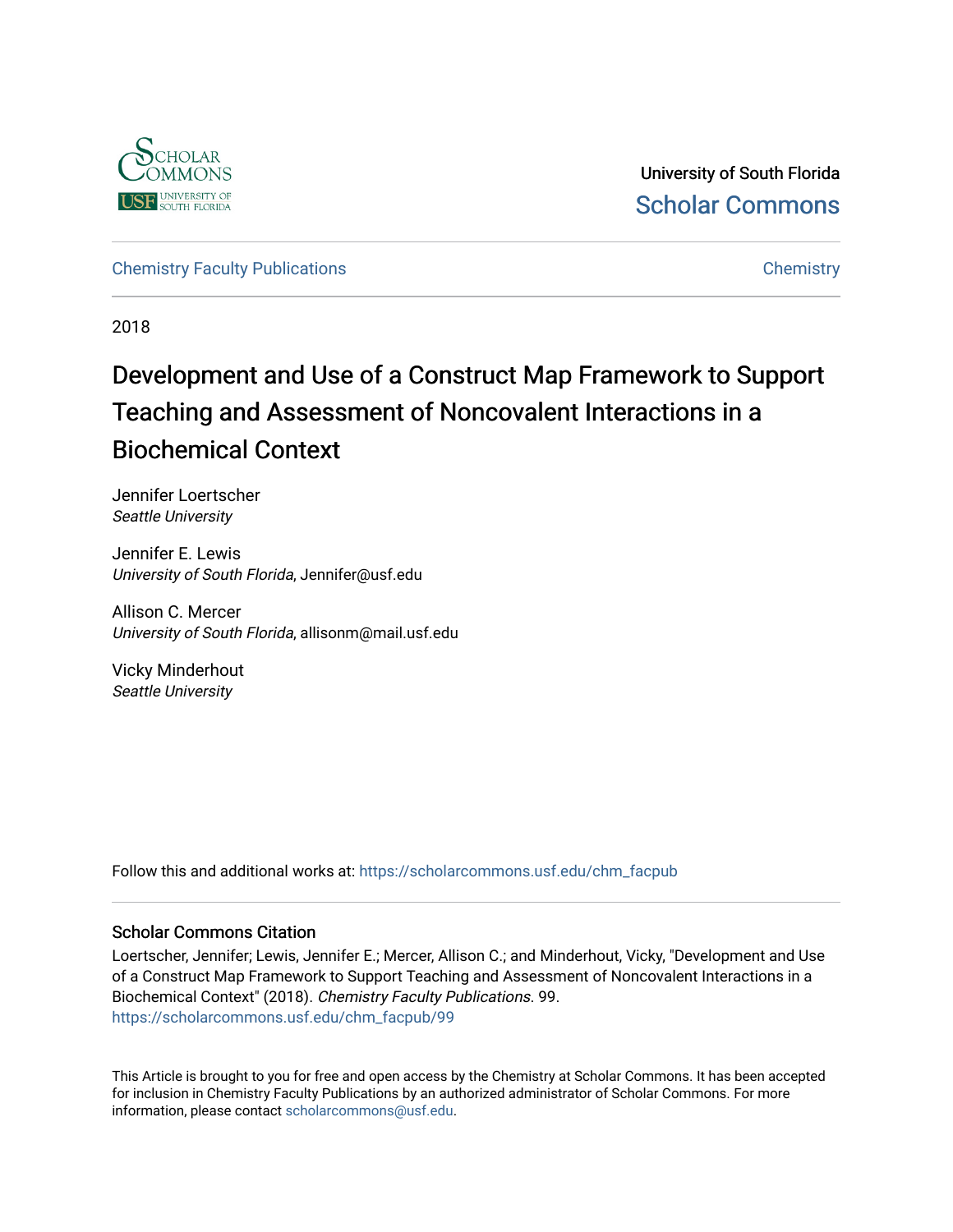# Chemistry Education Research and Practice

# PAPER

Cite this: *Chem. Educ. Res. Pract.,* 2018, 19, 1151

Received 29th January 2018, Accepted 5th April 2018

DOI: 10.1039/c8rp00029h

[rsc.li/cerp](http://rsc.li/cerp)

# Introduction

As an advanced interdisciplinary course, learning in biochemistry demands that students integrate knowledge from previous coursework and apply it in a biological context. Some ideas, like noncovalent interactions, recur throughout the post-secondary curriculum and are therefore, especially important and challenging for biochemistry educators to consider. Furthermore, meaningful integration of noncovalent interactions into biochemistry teaching and learning is complicated by the students' incorrect and incomplete ideas. In an attempt to address these challenges, we engaged in a community-based process using educator knowledge to design a tool to support improved instruction of noncovalent interactions in a biochemical context.

#### Educator knowledge

Educators have a specialized knowledge base that is rooted in the discipline being taught, but also incorporates knowledge of instructional practices and student learning development. This is known as pedagogical content knowledge (PCK) or, more recently, topic-specific professional knowledge (TSPK)

# Development and use of a construct map framework to support teaching and assessment of noncovalent interactions in a biochemical context

Jennifer Loertscher, \*<sup>a</sup> Jennifer E. Lewis, D<sup>b</sup> Allison M. Mercer D<sup>b</sup> and Vicky Minderhout<sup>a</sup>

Most chemistry educators agree that deep understanding of the nature of noncovalent interactions is essential for learning in chemistry. Yet decades of research have shown that students have persistent incorrect ideas about these interactions. We have worked in collaboration with a community of chemistry, biology, and biochemistry educators to develop a construct map to guide development of instructional and assessment resources related to the physical basis of noncovalent interactions in a biochemical context. This map was devised using data about student learning and expert perspectives on noncovalent interactions, resulting in a framework that provides a detailed roadmap for teaching and learning related to this essential concept. Here we describe the development of the construct map and our use of it to reform our biochemistry teaching practice. Because biochemistry relies on application of concepts learned in prerequisite courses, this construct map could be useful for wide range of courses including general chemistry, introductory biology, organic chemistry, and biochemistry. PAPER<br> **Example 18 Construct the Start of the Construct of the Construct of the Construct of the Construct of the Construct of the Construct of the Construct of the Construct of the Construct of the Construct of the Constr** 

(Gess-Newsome, 2015). Researchers who study this specialized knowledge believe that disciplinary knowledge does not have an inherent structure, but rather ''its structures [depend] upon how one [organizes] the discipline for both inquiry and instruction.'' (Shulman, 2015). Teaching of disciplinary content is context-specific and instructional planning depends on many factors including student level, student prerequisite knowledge, and intended learning outcomes. Although PCK was historically considered to be personal knowledge developed by individual practitioners, TSPK is codified by communities of experts and is accessible to the broader teaching community (Gess-Newsome, 2015). TSPK can be developed by educators working together to identify big ideas associated with a topic and subsequently developing instructional practices to support students' understanding at a given level. Post-secondary educators often receive little formal teacher training and have limited access to teacher professional development. Given these circumstances, it is critical to generate resources for post-secondary educators that define topic-specific structures intended for use in particular instructional contexts.

### Threshold concepts as a means to improve teaching and learning

Threshold concepts research is a well-characterized method to engage disciplinary experts, educators, and students in conversations that can result in deepening a shared understanding of teaching and learning within a discipline (Cousin, 2008).



<sup>a</sup> Department of Chemistry, Seattle University, 901 12th Ave, Seattle, WA, 98122, USA. E-mail: loertscher@seattleu.edu, vicky@seattleu.edu

 $<sup>b</sup>$  Department of Chemistry, Center for Improvement of Teaching and Research on</sup> Undergraduate STEM, University of South Florida, Tampa, FL 33620, USA. E-mail: jennifer@usf.edu, allisonm@mail.usf.edu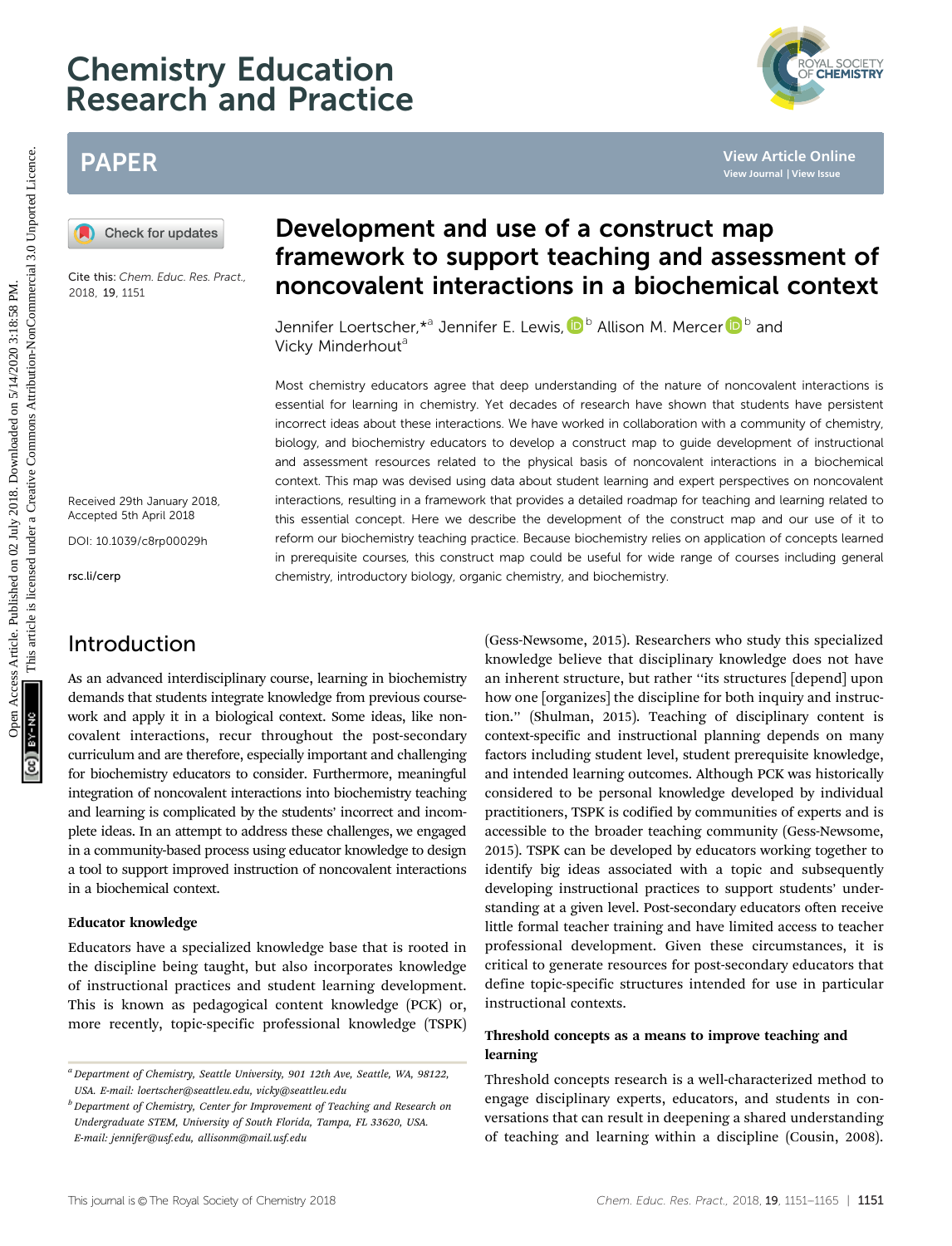Threshold concepts are ideas or skills within a discipline that are particularly important for learning. Distinct from core concepts, which can be seen as 'building blocks' of a discipline, mastery of threshold concepts shifts the perspective of the learner and leads to a transformed and integrative understanding of a discipline. Meyer and Land, the originators of this educational framework, posit that threshold concepts can be identified for any discipline using their methods (Meyer and Land, 2003). In fact, the physical basis of noncovalent interactions was recently identified as a threshold concept for biochemistry (Loertscher et al., 2014). The primary purpose in identifying threshold concepts is to provide a starting point for focused curricular redesign, since an intentional approach to teaching these ideas is likely to result in the greatest improvement in student learning (Entwistle, 2008; Perkins, 2008). The process of working collectively to identify threshold concepts empowers educators to draw on both their disciplinary expert knowledge and their experience of teaching, with the ultimate goal of improving student learning (Cousin, 2009). As a result, educators become action researchers in their own classrooms and many begin to develop a mindset of continual improvement in their teaching practice (Cousin, 2008). Paper Chemisty Education Article on Chemisty Distribution and the concept from precequisite comes State of a creation and the component for icensing. Dominal component in the common and consider and component in the common

### Student understanding of noncovalent interactions across the chemistry curriculum

Students' understandings (and misunderstandings) of noncovalent interactions are well documented in the education literature and common incorrect ideas have been characterized. For example, it is known that some students believe that hydrogen bonds can be induced, that noncovalent interactions lead to reactions, and that boiling breaks covalent bonds (Henderleiter et al., 2001; Schmidt et al., 2009). Noncovalent interactions and covalent bonds are commonly confused by beginning students (Peterson et al., 1989). When students' understanding is probed more deeply through analysis of drawings, the extent of their confusion can be more fully grasped. In a multimodal study, students' written descriptions of intermolecular forces (hydrogen bonding, London dispersion forces, and dipole–dipole interactions) were often correct memorized definitions, but the majority (55%) of the same students pictorially represented noncovalent interactions as being within molecules. Fully 59% were inconsistent in their representation of noncovalent interactions being within/between molecules. Specifically, in the case of hydrogen bonds, 72% of the students' drawings depicted a single molecule of ethanol and indicated the ''O–H'' as the hydrogen bond (Cooper et al., 2015). These incorrect understandings appear far more prevalent than previously reported, likely due to richer information gathered through drawings.

Similarly, while a majority of organic chemistry students interviewed about hydrogen bonding gave a reasonable definition, further probing revealed a reliance on memorized patterns and an inability to explain how they know hydrogen bonding occurs (Henderleiter *et al.*, 2001). In another study, incoming biochemistry students were given a pretest before instruction and consistently scored under 31% on all hydrogen bonding items, suggesting students do not have a full grasp on

the concept from prerequisite courses (Xu et al., 2017). In a study focusing on student understanding of London dispersion forces, students were prompted to explain why two helium atoms would attract, but the majority of responses did not provide ''causal mechanistic'' reasoning in either written explanation or drawings (Becker et al., 2016). Further, more students depicted atom–dipole interactions in drawings than in written explanations, which may be due to a familiarity with the representation but an inability to understand or explain it (Becker et al., 2016). Yet another study revealed that the processes students use to predict physical properties based on molecular structure are complex and different for each individual (Cooper et al., 2013). Although an exhaustive catalog of alternative conceptions exists, it has so far not been helpful to improve student understanding (Pfundt and Duit, 1988). Overall, continued findings of student confusion regarding bonding and noncovalent interactions suggest a need to move beyond simply identifying misconceptions in order to support the multifaceted, developmental reality of learning.

Taken together, these studies show that students tend to rely on memorized definitions of noncovalent interactions as opposed to understanding the physical phenomena that underlie all of these interactions. This reliance could be due in part to the representations and language used by books and educators. For example, some books refer to hydrogen bonds and other noncovalent interactions as ''just forces'' that are distinct from "chemical bonds" (Taber, 2002). Given such statements, it is unsurprising that students fail to recognize common features in atomic/molecular interactions, including the electrostatic force described by Coulomb's law. In response to these difficulties, innovative secondary and post-secondary chemistry curricula have been designed to strengthen students' understanding of the fundamental principles that underlie chemical bonding. One group developed a ''bottom-up'' approach in which chemical bonding is taught using a unified progression, which starts with atoms and culminates with chemical properties. In this model, noncovalent interactions are depicted as being on a continuum with other bonds, which range in strength from ionic bonds to van der Waals bonds (Kronik et al., 2008). Another group designed a curriculum based on the relationship among structure, energy, and properties in chemistry. In this case, intermolecular forces are taught in the context of energy and put into context with molecular structure and properties (Cooper and Klymkowsky, 2013).

Biochemistry educators may believe that students enter their courses with a firm grasp of noncovalent interactions because this concept is covered in prerequisite courses including secondary level chemistry as well as general chemistry, introductory biology, and organic chemistry at the post-secondary level. Yet, the literature summarized above clearly shows that this is not the case. Understanding this knowledge gap is paramount for teaching biochemistry, as noncovalent interactions direct a wide range of important biochemical phenomena including ligand binding (Sears et al., 2007), enzyme–substrate interactions (Bretz and Linenberger, 2012), and macromolecular structure formation (Tansey et al., 2013). Therefore, it was not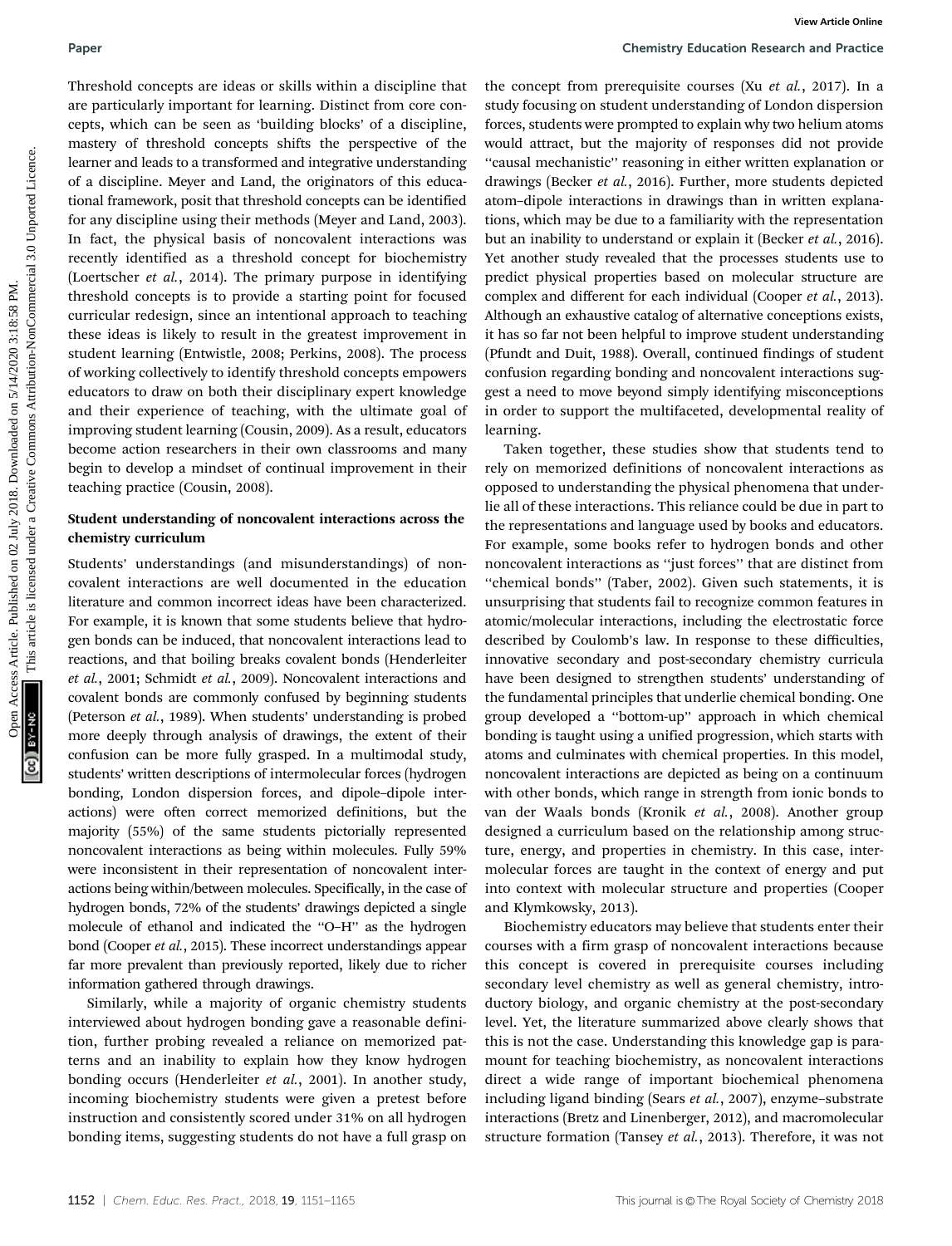Table 1 Previously published description of the physical basis of interactions as a threshold concept (Loertscher et al., 2014)

| Name                                     | Knowledge statement                                                                                                                                     | Biochemical ideas that are unlocked<br>once this concept is understood                                                                                                                                                       | Connections that were invisible prior to<br>deep understanding of the concept                                                                                                      |
|------------------------------------------|---------------------------------------------------------------------------------------------------------------------------------------------------------|------------------------------------------------------------------------------------------------------------------------------------------------------------------------------------------------------------------------------|------------------------------------------------------------------------------------------------------------------------------------------------------------------------------------|
| The physical<br>basis of<br>interactions | Interactions occur because of the<br>electrostatic properties of molecules.<br>These properties can involve full,<br>partial, and/or momentary charges. | Once this concept is understood,<br>similarities between different types of<br>interactions become clear. Although<br>interactions are given different names,<br>they are all based on the same<br>electrostatic principles. | A core biochemical principle is that<br>structure governs function. Correct<br>understanding of noncovalent<br>interactions is essential in integrating<br>structure and function. |

surprising that the physical basis of noncovalent interactions emerged as a threshold concept for biochemistry (Table 1) (Loertscher et al., 2014). Interviews of post-secondary students, conducted as part of the process to identify threshold concepts, revealed a superficial understanding of noncovalent interactions, which was in stark contrast to the way experts understand this concept (Loertscher et al., 2014). Whereas many students rely on memorized rules and view the interaction types as distinct, experts possess deep tacit knowledge of the electrostatic force, described by Coulomb's law, which underpins all noncovalent interactions (Hunter, 2004; Bissantz et al., 2010). In addition, experts have a nuanced understanding of the ways in which molecular characteristics and local environment influence the strength of noncovalent interactions. Therefore, although intermolecular forces are introduced in courses that precede biochemistry, in order to make predictions about noncovalent interactions in the complex macromolecular environment of the cell, students must move beyond a memorized notion of noncovalent interactions to a deep understanding of the underlying electrostatic force and its components of charge and distance. Furthermore, through interviews conducted to identify threshold concepts, we discovered that educators and students have a false sense that students understand noncovalent interactions and that commonly used terms like ''intermolecular forces'' can mask incorrect or incomplete ideas (data not shown). Consequently, we chose the deliberately unfamiliar term ''physical basis of interactions'' to refer to this threshold concept, in an attempt to push students and educators to critically evaluate their learning and teaching of this concept (Green et al., 2017). Operating Education Research and Paccice<br>
Teste 1. Published of the control of the critical deal of the control of the control of the control of the control of the common and the control of the control of the control of t

### Construct maps

In order to improve learning and teaching related to noncovalent interactions in undergraduate biochemistry courses, we sought an instructional and assessment tool to provide biochemistry educators insight into those aspects of the concept that students do not understand. Evidence suggests that students' understanding of noncovalent interactions develops throughout the post-secondary biology, chemistry, and biochemistry curriculum. Therefore, construct maps, which outline learning as a developmental process, provide a good starting point for development of formative and diagnostic assessments, reevaluation of curriculum, and design of targeted instructional interventions to enhance student learning. Construct maps are commonly used in primary and secondary education, for example as the first building block in the Berkeley Evaluation and Assessment Research (BEAR) Assessment System (Wilson, 2009). Construct maps contain

levels with descriptive statements corresponding to distinct developmental learning stages related to a given concept. Evidence for construct maps is based primarily on topic-specific pedagogical content knowledge (educators' experience of how students learn a given concept) and empirical evidence of student performance (National Research Council, 2001; Wilson, 2009). A useful construct map is specific enough to direct development of relevant assessment and instructional tools, yet general enough to be useful in diverse curricular contexts.

Much of the literature surrounding construct maps is closely linked to learning progressions. Often, learning progressions are seen as either descriptive (observed progression of student learning) or prescriptive (idealized model for teachers to follow) (Taber, 2017). Like a construct map, a learning progression organizes the content of a discipline into increasing order of complexity. As students advance along the progression, their understanding of the subject becomes more like expert understanding. One important caveat is that a truly complete learning progression is not necessarily linear; it can be composed of constellations of ideas, culminating in a comprehensive understanding of the discipline. A typical learning progression contains one or several construct maps at its core, but goes beyond the map to include explicit connections among concepts to promote knowledge integration as well as explicit links from content to models and examples to support targeted instruction. Therefore, a fully developed learning progression contains a collection of potential instructional strategies to move students from one level to the next (Stevens et al., 2009). Indeed, it is possible to develop a construct map, or a set of construct maps, into a full-fledged learning progression, for example, the construct map ''Melting, Evaporation, Boiling, and Sublimation'' is one dimension of the learning progression ''Changes in State'' (Wilson, 2009; Black *et al.*, 2011).

While the learning progressions literature has influenced our work, our tool is a construct map at this time because connections between the provided levels are sometimes implied and the map is limited to noncovalent interactions, with no guides to help integrate with other related topics such as acid/ base equilibria. The physical basis of noncovalent interactions construct map organizes and integrates interdisciplinary learning milestones generally and linearly to coincide with a common biochemistry teaching trajectory. As such, contributions from physical chemistry are not included, but contributions from organic chemistry are, such as the interpretation and utility of  $pK_a$ . Our construct map is the necessary foundation for developing a learning progression that integrates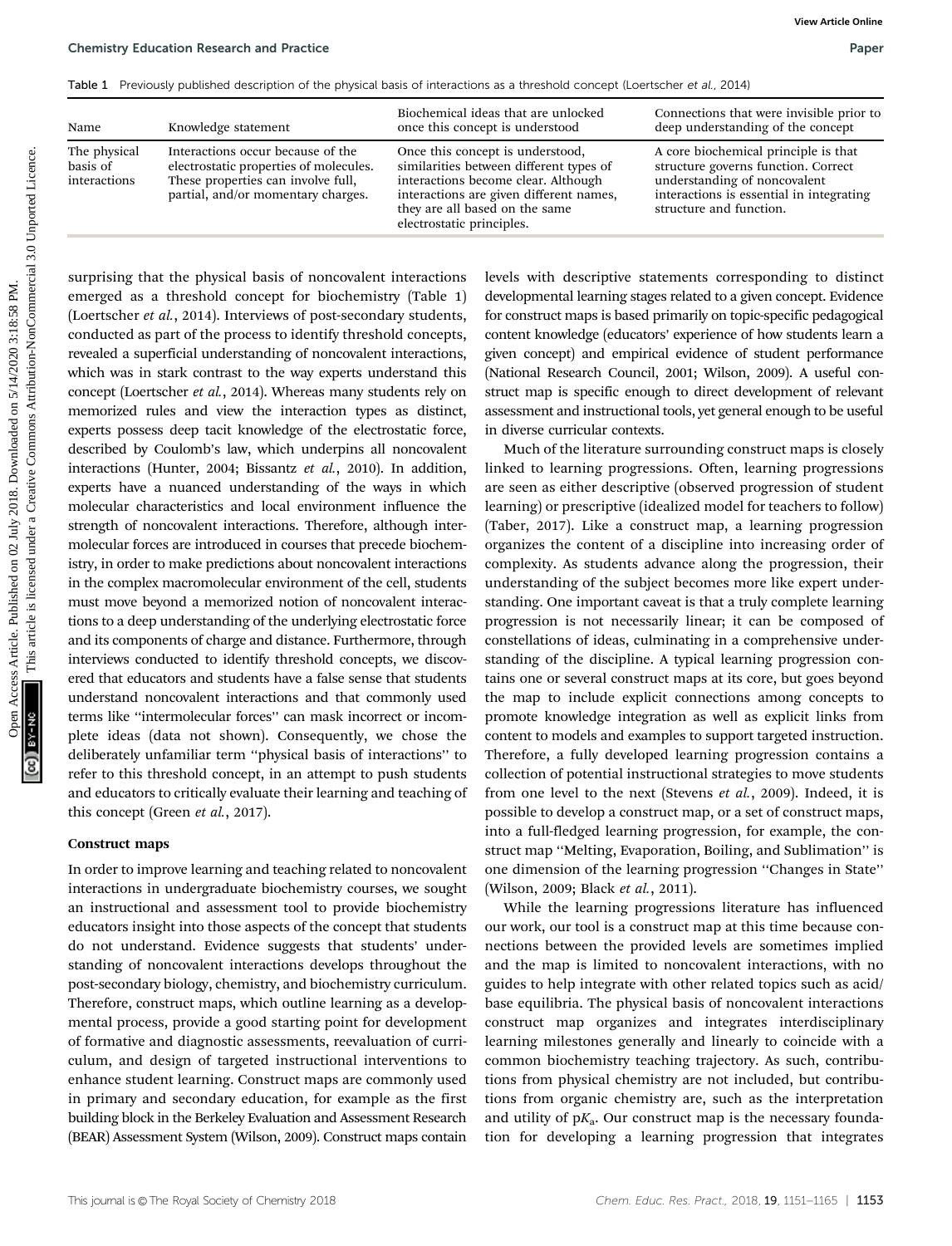the physical basis of interactions into the broader context of biochemistry.

# Using a construct map to inform teaching practice in biochemistry

In this work, we addressed the research question: can a community of educators use their collective knowledge and experience of teaching noncovalent interactions to develop a tool that can be used to guide teaching and assessment in post-secondary biochemistry? As a result of this investigation we present a detailed construct map that was designed and refined by a working group of biology, chemistry, and biochemistry educators and therefore contributes to the professional knowledge base of the biochemistry education community. The literature reviewed above shows that post-secondary students have a poor understanding of the underlying principles that govern noncovalent interactions, yet biochemistry educators may be unaware of these gaps in prerequisite knowledge. The construct map was designed with the recognition that effective teaching practices are context-specific and that biochemistry educators could benefit from a framework that summarizes expected prerequisite knowledge related to noncovalent interactions and defines aspects of learning about this concept that are uniquely biochemical. Specifically, the construct map could be a useful tool to uncover student knowledge gaps using formative or summative assessments, guide the biochemistry-specific applications of noncovalent interactions, and support critical reflection on biochemistry teaching practice. In order to demonstrate how the construct map can inform instruction, we describe examples of how it illuminated and changed our teaching practice in an undergraduate biochemistry course. Our intent is that the existence of the construct map will empower educators to develop and share curricular materials that are useful for promoting student growth in understanding of noncovalent interactions in different curricular contexts in the biochemistry sequence. Paper Chemistry Education Situs the broader context of biochemistry chronical costs are another controlloos, and Mindelmond, and Mindelmond, and Mindelmond and Mindelmond and Mindelmond and Mindelmond and Mindelmond and Th

# Methods

# Project context and faculty participants

This work is part of a National Science Foundation funded project to improve student understanding of threshold concepts in biochemistry. Since 2007, we have worked to cultivate a community of over 100 biology, chemistry, and biochemistry college and university educators who are engaged in improving teaching and learning in the molecular life sciences. From this community, a total of 39 people attended one or both of two, three-day workshops to develop instructional and assessment materials related to threshold concepts held in summer 2015 and 2016. As part of the workshops, participants learned about threshold concepts and construct maps, and participated in a process to critique and refine a draft construct map describing the physical basis of noncovalent interactions (process described in detail below). Workshop participants included 35 professors, two graduate students (including co-author Mercer), and two postdoctoral fellows. In addition to workshop participants, an additional biochemistry education expert, two biology education experts, three of the authors (Lewis, Loertscher, and Minderhout), and two undergraduate student researchers contributed to the process of writing and revising the construct map described here. In total, those involved in this process represent diverse institutional contexts including two-year colleges (7%), small four-year colleges (24%), master's-level universities (27%), and large research universities (42%). Gender distribution was reasonable with 42% of participants being men and 58% being women.

## Construct map refinement process

A construct map describing students' understanding of the physical basis of noncovalent interactions was drafted using the process for designing construct maps described by Briggs et al. (2006). Several data sources were used to define targeted learning outcomes at different points in chemistry/biochemistry curricula. First, participants at the 2015 summer workshop were asked, ''What are the targeted student learning outcomes related to this concept in this course?'' Responses, summarized in Appendix 1, were collected for six general chemistry courses and 17 biochemistry courses, and were used to draft the initial construct map. Statements included in the draft construct map were further refined based on the authors' personal experience teaching general chemistry and biochemistry and on published research and curricular guidelines (Holme and Murphy, 2012; Raker et al., 2013; Tansey et al., 2013; Loertscher et al., 2014).

The draft construct map was refined by participants of the 2016 summer workshop. Over half of the participants had attended previous workshops and were familiar with the physical basis of noncovalent interactions as a threshold concept. Prior to beginning the revision process, participants learned about construct maps through reading, presentations, and a small-group activity prompting exploration of an existing construct map. Participants were then divided into groups of four to complete an activity aimed at evaluating and refining the draft construct map that had been prepared by the authors prior to the workshop (complete activity can be found in Appendix 2). Twelve participants worked intensively on this process and the remaining 13 provided feedback on their work.

Revisions and comments generated at the workshop were compiled by the authors and an updated construct map draft was generated. This revision was sent to workshop participants with the following questions:

Would you have time to look at the construct map and provide feedback especially with regard to the following?

- Regardless of levels, are statements correct and relevant? If not, please explain.
- Do the levels and characteristics (not the descriptions) make sense and seem appropriate? If not, please explain.
- Are all of the statements in the description distinct from all others? If not, please highlight overlap.
- Do the descriptions align with the levels? If not, what do you suggest?
- Any other feedback?

Detailed responses were received from four workshop participants and the construct map was further revised. Feedback from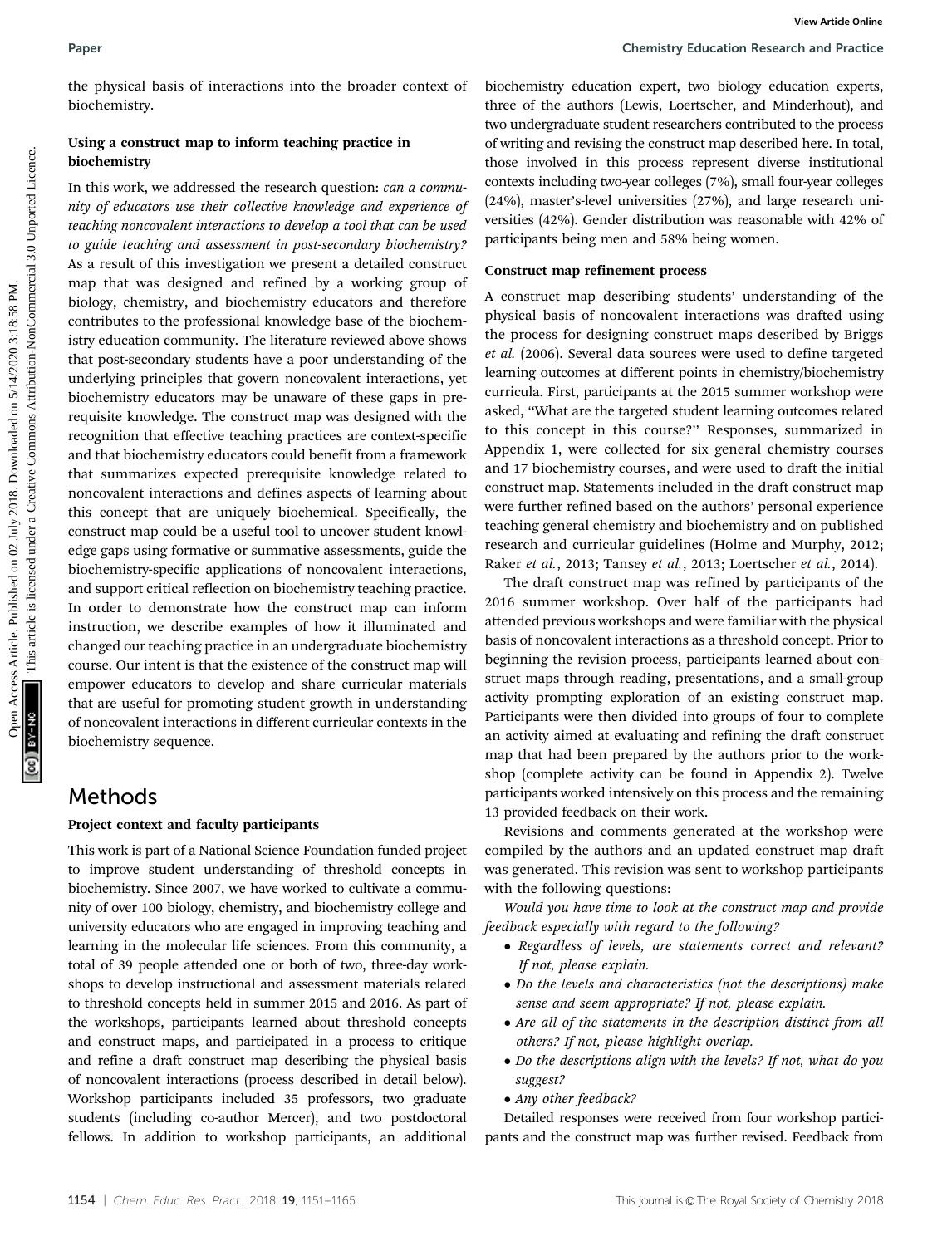|  | Table 2 Construct map for the physical basis of noncovalent interactions |
|--|--------------------------------------------------------------------------|
|--|--------------------------------------------------------------------------|

|            | <b>Table 2</b> Construct map for the physical basis of noncovalent interactions                           |                                                                                                                                                                                                                                                                                                                                                                                                                                                                                                                                                                                                                                                                                                                                                                                                                          |
|------------|-----------------------------------------------------------------------------------------------------------|--------------------------------------------------------------------------------------------------------------------------------------------------------------------------------------------------------------------------------------------------------------------------------------------------------------------------------------------------------------------------------------------------------------------------------------------------------------------------------------------------------------------------------------------------------------------------------------------------------------------------------------------------------------------------------------------------------------------------------------------------------------------------------------------------------------------------|
| Level<br>5 | Characteristics<br>Recognition that although generalizations<br>are often useful, high level distinctions | Description<br>Experts have an internalized understanding of Coulomb's law. It may be so<br>internalized that they do not realize how and when they use it. Experts know:                                                                                                                                                                                                                                                                                                                                                                                                                                                                                                                                                                                                                                                |
|            | between interaction types also play a role                                                                | (a) There is only one electrostatic force, described by Coulomb's law, but there are<br>many specific ways in which interactions can occur within and between molecules,<br>atoms, and ions.<br>(b) That relative strengths of noncovalent interactions lie on a continuum and that<br>the strengths of named interactions (ion-ion, dipole-dipole, etc.) may overlap.<br>(c) The charge term in Coulomb's law can involve full, partial, and/or momentary<br>charges due to changes in electron distribution and the local environment<br>surrounding charges.<br>(d) The distance and charge terms in Coulomb's law are always changing due to<br>the dynamic nature of molecule structure and the fluctuating nature of charge.<br>(e) Fluctuations in charge and distance result in fluctuating electrostatic forces |
|            |                                                                                                           | and affect electrostatic interactions.<br>(f) That quantum mechanical models may be invoked to explain some phenomena<br>related to structure and catalysis.                                                                                                                                                                                                                                                                                                                                                                                                                                                                                                                                                                                                                                                             |
| 4          | Specific environment in folded proteins,<br>active sites, or binding sites influences                     | <b>Students know</b><br>(a) that noncovalent interactions influence the folding and conformational                                                                                                                                                                                                                                                                                                                                                                                                                                                                                                                                                                                                                                                                                                                       |
|            | noncovalent interactions                                                                                  | stability of proteins.<br>(b) that charged/polar amino acids in folded proteins interact with charged/polar<br>entities within or outside a protein.                                                                                                                                                                                                                                                                                                                                                                                                                                                                                                                                                                                                                                                                     |
|            |                                                                                                           | (c) that noncovalent interactions influence the binding of substrates and other<br>molecules with enzymes.<br>(d) that noncovalent interactions influence the effectiveness of enzyme catalysis.                                                                                                                                                                                                                                                                                                                                                                                                                                                                                                                                                                                                                         |
|            |                                                                                                           | Students are able to<br>(e) use charge and distance (both terms in Coulomb's law) to predict strength of                                                                                                                                                                                                                                                                                                                                                                                                                                                                                                                                                                                                                                                                                                                 |
|            |                                                                                                           | noncovalent interactions.<br>(f) consider 3D spatial arrangement and microenvironment when evaluating<br>strength of noncovalent interactions between biological molecules.<br>(g) Consider the 3D special arrangement in enzyme active sties and how that might<br>affect substrate binding and catalysis.                                                                                                                                                                                                                                                                                                                                                                                                                                                                                                              |
| 3          | Aqueous environment influences<br>noncovalent interactions                                                | <b>Students know</b><br>(a) that $pK_a$ determines the charge of a functional group at a given pH and solvent<br>environment.<br>Students are able to                                                                                                                                                                                                                                                                                                                                                                                                                                                                                                                                                                                                                                                                    |
|            |                                                                                                           | (b) use magnitude of charge to predict strength of noncovalent interactions.<br>(c) predict how a change in amino acid sequence may affect noncovalent<br>interactions.                                                                                                                                                                                                                                                                                                                                                                                                                                                                                                                                                                                                                                                  |
|            |                                                                                                           | (d) predict how a change in pH will produce a change in the charge of an ionizable<br>group.<br>(e) consider the equilibrium distribution of the charges of an ionizable group at or<br>around the $pK_a$ ( <i>i.e.</i> Some molecules are charged and others are not) in making                                                                                                                                                                                                                                                                                                                                                                                                                                                                                                                                         |
| 2          | Beginning to make generalizations about<br>noncovalent interactions                                       | predictions about the effects of charge.<br><b>Students know</b><br>(a) that noncovalent interactions occur because of the electrostatic properties of                                                                                                                                                                                                                                                                                                                                                                                                                                                                                                                                                                                                                                                                   |
|            |                                                                                                           | molecules. These properties can involve full, partial, and/or momentary charges.<br>(b) that noncovalent interactions dictate states of matter depending on the<br>temperature and pressure.                                                                                                                                                                                                                                                                                                                                                                                                                                                                                                                                                                                                                             |
|            |                                                                                                           | (c) that $pK_a$ is a property of the acid and conjugate base in water and is an indicator<br>of acid strength.<br>(d) that solvent interacts with solutes and that alteration of the solvent                                                                                                                                                                                                                                                                                                                                                                                                                                                                                                                                                                                                                             |
|            |                                                                                                           | environment can influence the strength of noncovalent interactions.<br>(e) that steric effects influence molecular interactions.<br>Students are able to                                                                                                                                                                                                                                                                                                                                                                                                                                                                                                                                                                                                                                                                 |
|            |                                                                                                           | (f) define noncovalent interactions, distinguish among them, and rank their<br>relative strength.                                                                                                                                                                                                                                                                                                                                                                                                                                                                                                                                                                                                                                                                                                                        |
| 1          | Memorized understanding of noncovalent<br>interactions                                                    | <b>Students know</b><br>(a) the names of the noncovalent interactions.<br>(b) memorized definitions of noncovalent interactions and view them as distinct.<br>(c) that hydrogen bonding is very important in biological systems.<br>(d) a memorized relationship between boiling point and molecular weight.<br>Students are able to<br>(e) identify hydrogen bonding as a stronger interaction than other dipole-dipole<br>interactions or London dispersion forces in molecules of comparable size.                                                                                                                                                                                                                                                                                                                    |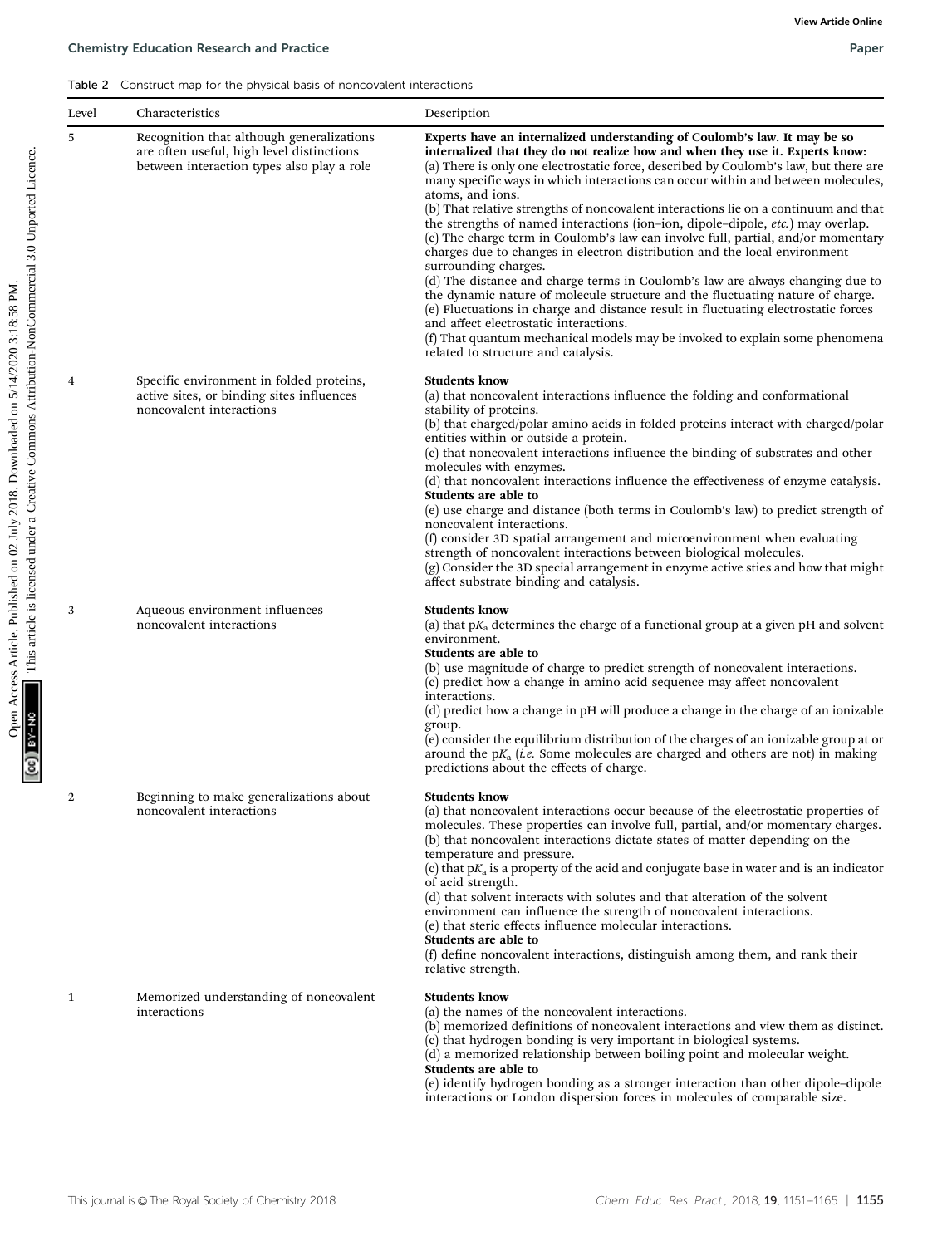these experts helped sharpen language and determine whether concepts assigned to given levels were appropriately placed and distinct. Experts also verified that concepts described were taught in the courses identified. Finally, feedback from one of the experts provided language that distinguished expert from student understanding.

The revised construct map was sent to one additional biochemistry expert who had not participated in the workshop and to two biologists who teach introductory biology, since the first four respondents were chemists or biochemists. Feedback from these experts was used to inform another set of changes. Specifically, biology experts verified that noncovalent interactions are taught in introductory biology courses and that many of the statements in the first two levels of the construct map align with concepts covered as part of biology instruction. This step verified that, although noncovalent interactions comprise a fundamental chemistry concept, the concept is also taught in biology courses.

The final step in developing the construct map was to check the utility of the map for guidance regarding the development of curricular materials. Two of the authors (Loertscher and Minderhout), who teach both general chemistry and biochemistry, used the construct map to evaluate several of their existing learning activities and assessments. This field-testing uncovered the need for additional clarifications within some of the levels. Specifically, we realized that several statements were either too general or too complex to be used to generate appropriately targeted assessment questions. For example, additional statements were added to level 4 to concretely describe how students consider the distance term of Coulomb's law within the context of biological macromolecules. The final version is shown in Table 2.

## Course context for instructional innovations derived from construct map

The completed construct map was used by two of the authors (Loertscher and Minderhout) to evaluate their teaching practice in a one-term (10 weeks) biochemistry course. These authors have a combined 40 years of experience teaching biochemistry at the post-secondary level. The course is taught 2–3 times each academic year at a medium-sized, master's granting university in the United States. Students are typically in their junior or senior year and are most are pursuing majors in biochemistry or cell and molecular biology. Typical enrollment is 20–35 students and the course is taught using process-oriented guided inquiry learning (POGIL) (Minderhout and Loertscher, 2007). General chemistry, organic chemistry, and introductory biology are required prerequisites. To undertake this part of the project, we systematically examined whether the existing instructional and assessment practices in our biochemistry course aligned with the construct map at the appropriate levels. We began with a comparison of our existing learning objectives to the map, seeking to uncover unexpressed assumptions about knowledge and use of the physical basis of interactions and to make our objectives more explicit in this regard. Subsequently, we examined our teaching practices in light of the revised objectives and planned modifications for

specific lessons. Finally, we mapped existing assessment items onto specific portions of the construct map.

# Results and discussion

In collaboration with a community of chemistry, biology, and biochemistry educators, we have developed a construct map of student understanding to guide development of instructional and assessment resources related to the physical basis of noncovalent interactions in a biochemical context (Table 2). Fig. 1 summarizes how engaging in a community conversation about teaching noncovalent interactions in biochemistry led to the development of the construct map and subsequent use of it to critically reflect on our own teaching. The information in the gray box is the focus of the work described here, but this work, as shown in the figure, fits into a larger process, the ultimate goal of which is to improve student learning of noncovalent interactions. Development of the construct map was motivated by a desire in the biochemistry teaching community to critically evaluate and improve teaching practice related to a biochemical threshold concept – the physical basis of interactions. Paper Chemistry Education Research charge that charge and determine whether specific leasons. Finally, we mapped ensires a second in the case of the construction of the construction-<br>
Metals are consisted a stating commons

## Physical basis of noncovalent interactions: levels of understanding

The levels (1–5) of the construct map describe targeted student learning outcomes at different points in chemistry, biology, and biochemistry curricula. As described below, the construct map levels may align with different instructional levels (for example upper secondary versus introductory post-secondary) depending on institutional context. In making this construct map, it was assumed that students exhibiting a given level of understanding are also proficient with stated outcomes at lower levels. Level 5 is considered expert understanding and may not be attained by undergraduate students. Therefore levels 1–4 should be the primary focus when using the construct map to inform instructional or assessment design for secondary and post-secondary courses. A detailed description of each level is given below.

Level 1 describes a basic understanding of noncovalent interactions. Some students may attain this level of understanding in upper secondary level chemistry, but many, especially in the United States, will first attain this level in post-secondary general chemistry and introductory biology. Some educators attempt to frame their instruction on noncovalent interactions within the context of the electrostatic force described by Coulomb's law (Kronik et al., 2008). Yet students' understanding at this level is often characterized by memorized definitions of noncovalent interactions, including dipole–dipole interactions, hydrogen bonding, London dispersion interactions, and ion– dipole interactions. Students exhibiting this level of understanding are able to correctly identify noncovalent interactions and make some correct statements about relative strengths of interactions based on memorized definitions. Such students would not be able to explain why interactions occur and would struggle to correctly identify noncovalent interactions in unfamiliar molecules, such as those encountered in a biochemistry course.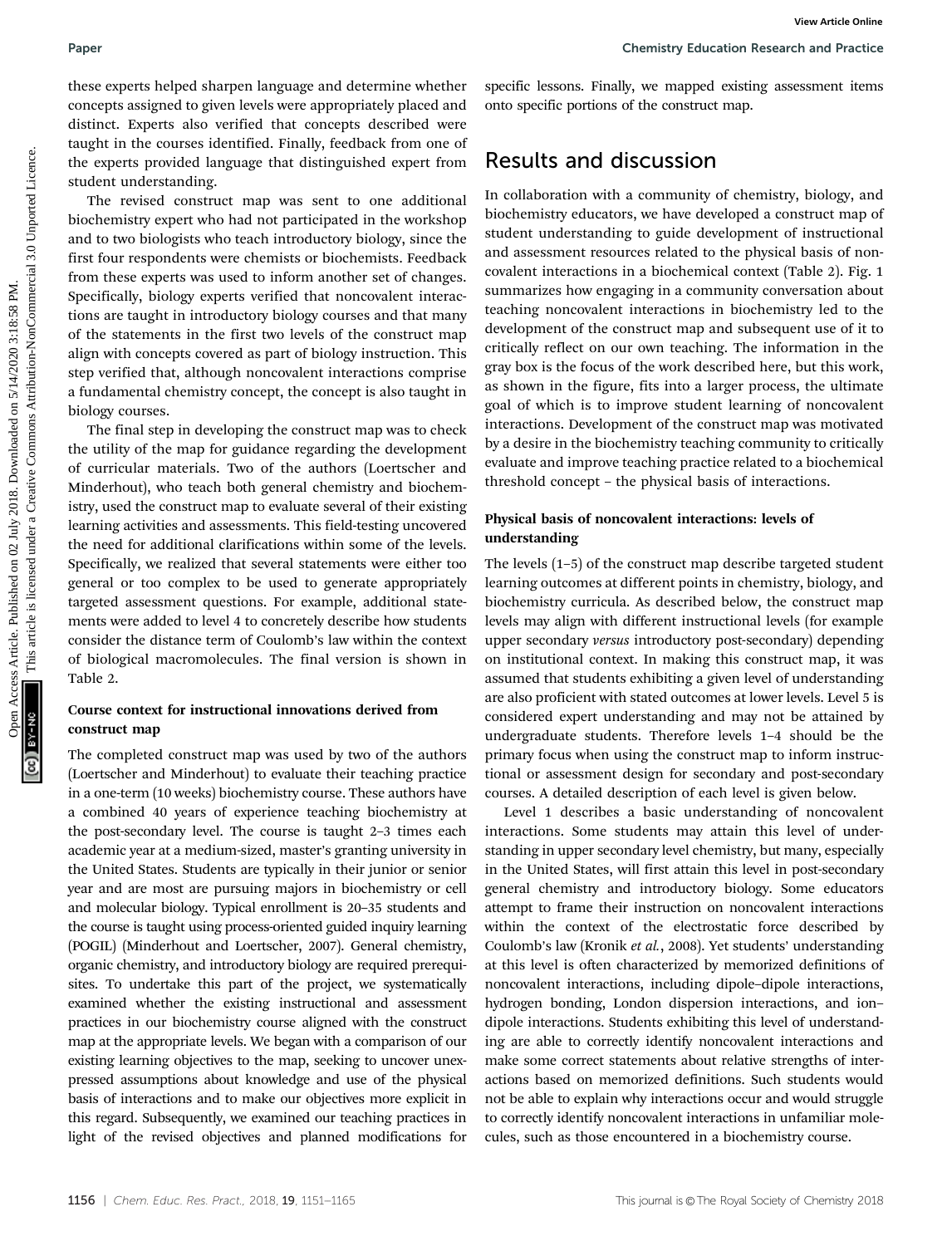

Fig. 1 Summary of a community-based process to critically evaluate and improve the teaching of noncovalent interaction in post-secondary biochemistry course. Gray box highlights parts of the process that are the subject of the work described herein.

Level 2 describes understanding that could be exhibited by students across a range of educational levels including advanced, upper secondary level chemistry, or post-secondary general chemistry, introductory biology, and organic chemistry courses. At this level, students move beyond rote memorization and begin to make generalizations about noncovalent interactions. Students know that noncovalent interactions are based on attraction between opposite charges and that these atomicscale interactions influence macroscopic properties like boiling point. Because students at this level more critically analyze molecular properties and macroscopic data, such as boiling points, they are able to rank the relative strengths of interactions between small molecules. Finally, students at this level are beginning to realize that molecular charge characteristics are not fixed, but rather depend on pH, solvent environment, and the movement of electrons.

Level 3 describes the ways in which understanding of noncovalent interactions develops after students have studied amino acid and protein structures in the aqueous environment of the cell, usually in the context of a biochemistry course. Students at this level know that the strength of interactions depends on the magnitude of interacting charges and that many important biological molecules exhibit charge characteristics that depend on pH. Specifically, students have studied how some amino acid side chains can be either polar or charged depending on pH and that the strength of expected noncovalent interactions therefore depends on  $pH$  and  $pK_a$ , which together determine the ionization state of a molecule. Furthermore, students know that changes in the amino acid sequence of a protein can result in changes in noncovalent interactions and affect protein structure.

Level 4 shows enhanced awareness of how the threedimensional structure of biological macromolecules affects the strength of noncovalent interactions. This understanding comes from the study of enzyme catalysis and protein–ligand interactions, both of which depend on specific noncovalent interactions within a defined three-dimensional space. This may be the first time that the relevance of the distance term in Coulomb's law becomes apparent to students. For example, they may encounter examples of how the one-carbon difference in side chain length between the amino acids aspartate and glutamate can change enzyme–substrate binding affinity or enzymatic activity.

Level 5 provides examples of expert-level understanding of noncovalent interactions. Some undergraduate students may attain this level of understanding, but development of real expert understanding is an ongoing process that continues in graduate school and throughout an individual's career. We would argue that expert understanding never ceases to deepen and therefore the expert characteristics included in the construct map are intended to be examples as opposed to a thorough description of expert knowledge. Level 5 is characterized by a nuanced engagement with the complexity of chemical, physical, and biological systems and by the fact that experts often apply this tacit knowledge without being aware of it.

#### Application of the construct map to instructional design and assessment

In recent decades, the conversation among science educators has shifted from a focus on what we teach to a focus on what students learn. The rise of pedagogies of engagement have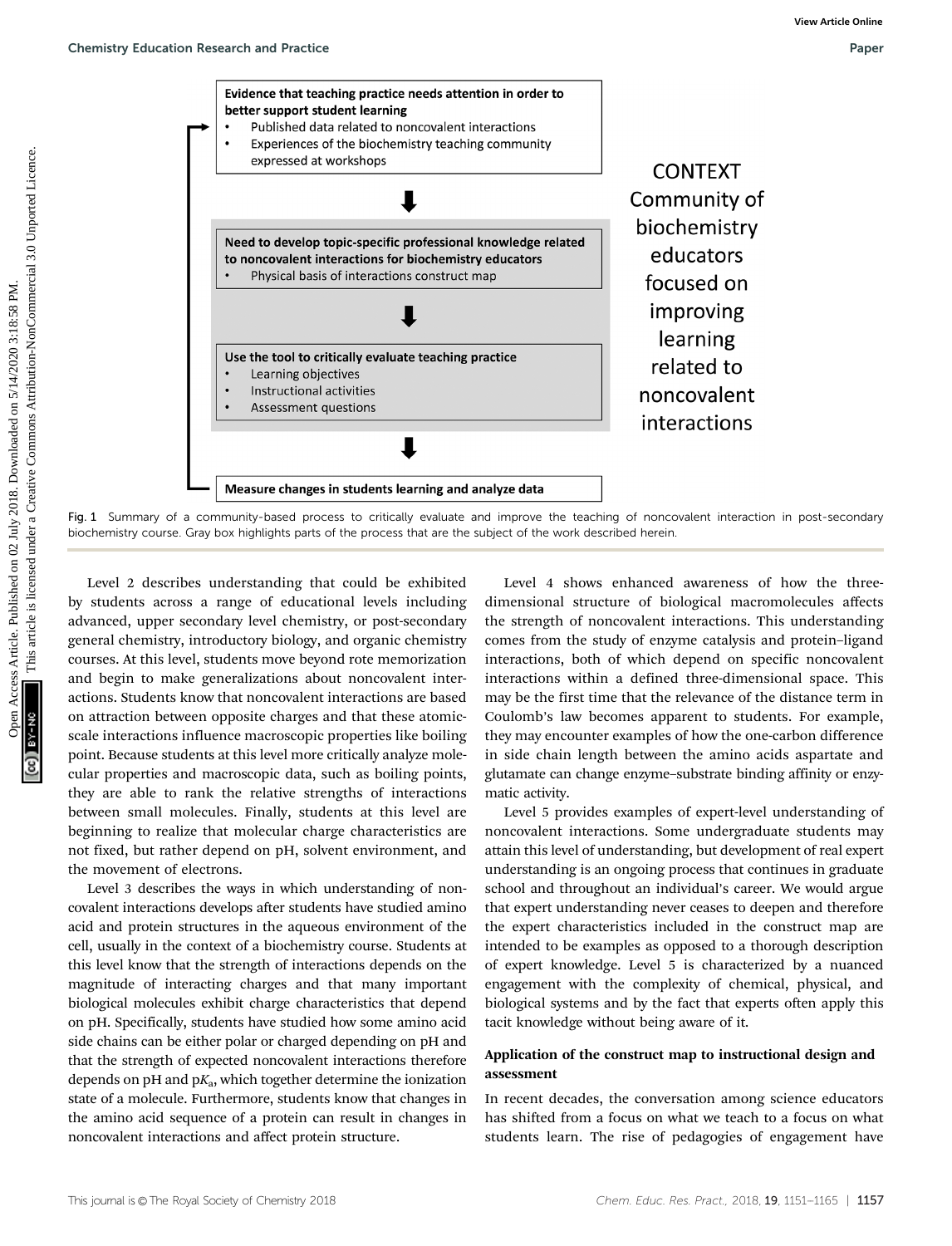enabled college and university faculty to step away from the lectern and to engage more deeply with students on a daily basis (Eberlein et al., 2008). Through these personal interactions and an increasing body of discipline-based education research, many of us teaching in the molecular life sciences have become more aware of the limitations in students' understanding (Villafañe et al., 2011; National Research Council, 2012; Xu et al., 2017). Although these realizations can be disheartening, they can also motivate educators to reevaluate their instructional practices.

Some ideas can be considered to be uniquely ''biochemical'', yet biochemistry is concerned largely with the application of fundamental chemical and physical principles to complex biological systems. Therefore, effective learning in biochemistry relies heavily on prerequisite knowledge, and students' thinking can easily become tangled as they encounter larger molecules and more complicated systems than they had previously seen. It can be challenging for teachers to determine whether student difficulties they observe in biochemistry classes arise from gaps in prior knowledge, incorrect prior knowledge, difficulty understanding newly-introduced biochemical information, difficulty integrating information from multiple sources, or a combination of these factors. In our experience facilitating faculty development workshops aimed at improving teaching and learning in biochemistry, it became apparent that biochemists find teaching about noncovalent interactions particularly challenging because of the variation in students' prerequisite knowledge and the complexity of the molecules and systems being studied. Therefore, biochemistry educators can benefit from a tool that organizes topic-specific professional knowledge related to noncovalent interactions into a framework that may be used to design, evaluate, and improve instructional and assessment materials. Paper Chemistry Education Research can be compare to compare the comparison of the compare on 2014. Download on 2014 and the comparison of the comparison of the common of the common of the common of the common of the commo

The newly developed construct map provided two of us the opportunity to evaluate our own teaching practice in biochemistry with respect to the role of noncovalent interactions. The examples provided below illustrate that deep engagement with the construct map can prompt critical reflection and changes in instructional practices.

#### Alignment of course learning objectives with the construct map

Two of the authors (Loertscher and Minderhout) had previously defined detailed learning objectives for a one-term biochemistry

course covering macromolecular structure and function and an introduction to metabolism. We reviewed the learning objectives related to macromolecular structure and function and identified with an asterisk all objectives that required an understanding of noncovalent interactions (Appendix 3). Of the 70 total objectives, 29 of the statements related directly to noncovalent interactions. This emphasis is not surprising given the prevalence and importance of noncovalent interactions in macromolecular structures. Stated learning objectives spanned the range of student learning levels (1–4) defined in the construct map (see Table 3 for examples).

As biochemists, we understand the importance of noncovalent interactions in enzyme-mediated catalysis and our learning objectives related to enzymes reflect this understanding. For example, noncovalent interactions (1) define enzyme specificity for substrate, (2) influence binding affinity and therefore  $K<sub>m</sub>$ , (3) stabilize transition state thereby affecting catalytic rate, and (4) determine which molecules will act as inhibitors. In concordance with the relative importance of noncovalent interactions, we identified seven of the eighteen learning objectives for enzymes as depending on understanding of noncovalent interactions. However, closer examination of the individual learning objectives revealed that many of the highlighted objectives associated with enzymes did not include explicit language about noncovalent interactions. We realized that our expert, tacit knowledge enabled us to know that noncovalent interactions are important, yet we had neglected to highlight that connection for students. As a result, we revised a number of the objectives to more explicitly map to Level 4 of the construct map (Table 4).

#### Changes in instructional practice

In addition to evaluating learning objectives using the construct map we also modified aspects of daily instruction related to macromolecular structure and function. One of us (Loertscher), wrote Coulomb's law on the blackboard nearly every day and referred to either the charge or distance component, as appropriate. Because we realized that we had not emphasized the role of noncovalent interactions in enzyme-mediated catalysis, we decided to introduce a guided inquiry activity that asked students to evaluate the role of charge and distance in determining the strength of a binding interaction immediately prior

Table 3 Sample learning objectives aligned with levels of the construct map

Level 1 Describe and give examples of noncovalent interactions that are common in biological systems including hydrogen bonds, ion pair interactions, dipole–dipole interactions, and dispersion forces. Explain what all of them have in common. State at least one defining characteristic of each.

Level 2 Compare and contrast the solvation of nonpolar compounds and solvation of polar/charged compounds in water.

- Level 2 Given a lipid structure, be able to identify regions of the molecule as polar, nonpolar, amphipathic, or charged, and use this information to suggest a function for the molecule as a whole.
- Level 3 Describe how changes in solution pH influence the net charge of a protein, protein solubility, and the interactions between proteins and other macromolecules in solution.
- Level 3 Predict the charge on any amino acid in a polypeptide given information on environment and  $pK_a$ . Explain how  $pK_a$  values can change based on neighboring functional groups.
- Level 4 Name the interactions that stabilize 3D protein structure and predict which of these interactions might be relevant in a given peptide sequence.
- Level 4 Given the structure of a ligand, propose the identity and placement of amino acids that would form the ligand binding pocket of a protein that is optimized to selectively bind that ligand.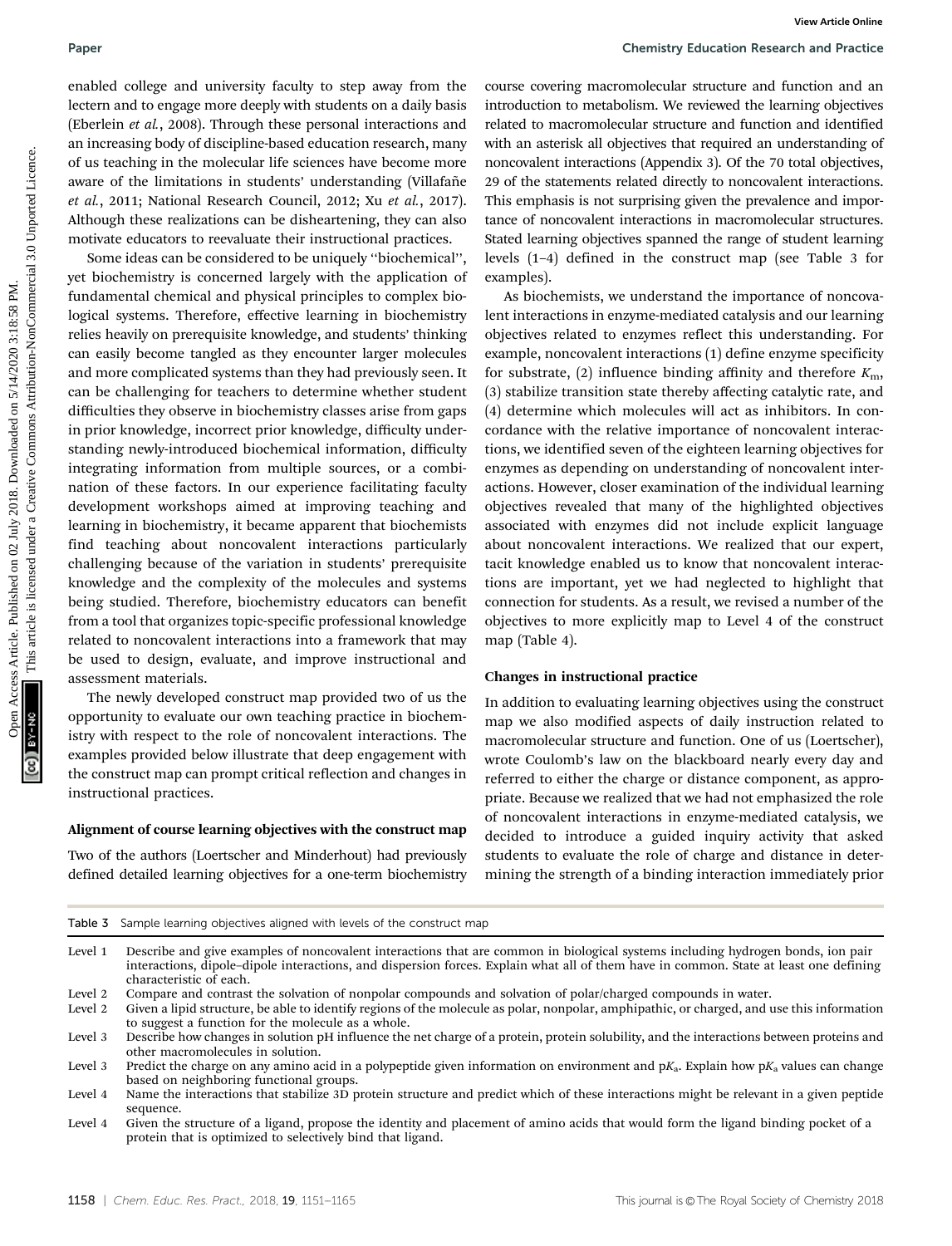| Table 4 Revised learning objectives related to enzyme catalysis<br>Original learning objective                                                                                                                                                                                                                                                                                                                                                                                                                                                                                                                                                                                                                                                                                                                                                                                                                                                                                                                                                                                     | Revised learning objective                                                                                                                                                                                                                                                                                                                                                                                                                                                                                                                                                                                                                                                                                                                                                                                                                                                                                                                                                                                                                                                                                                         |  |
|------------------------------------------------------------------------------------------------------------------------------------------------------------------------------------------------------------------------------------------------------------------------------------------------------------------------------------------------------------------------------------------------------------------------------------------------------------------------------------------------------------------------------------------------------------------------------------------------------------------------------------------------------------------------------------------------------------------------------------------------------------------------------------------------------------------------------------------------------------------------------------------------------------------------------------------------------------------------------------------------------------------------------------------------------------------------------------|------------------------------------------------------------------------------------------------------------------------------------------------------------------------------------------------------------------------------------------------------------------------------------------------------------------------------------------------------------------------------------------------------------------------------------------------------------------------------------------------------------------------------------------------------------------------------------------------------------------------------------------------------------------------------------------------------------------------------------------------------------------------------------------------------------------------------------------------------------------------------------------------------------------------------------------------------------------------------------------------------------------------------------------------------------------------------------------------------------------------------------|--|
|                                                                                                                                                                                                                                                                                                                                                                                                                                                                                                                                                                                                                                                                                                                                                                                                                                                                                                                                                                                                                                                                                    |                                                                                                                                                                                                                                                                                                                                                                                                                                                                                                                                                                                                                                                                                                                                                                                                                                                                                                                                                                                                                                                                                                                                    |  |
| Describe the factors that allow enzymes to function as catalysts<br>and discuss the factors that influences enzymatic rates.                                                                                                                                                                                                                                                                                                                                                                                                                                                                                                                                                                                                                                                                                                                                                                                                                                                                                                                                                       | Describe the factors that allow enzymes to function as catalysts and discuss the<br>factors that influences enzymatic rates, especially the role of noncovalent<br>interactions in stabilizing the transition state.                                                                                                                                                                                                                                                                                                                                                                                                                                                                                                                                                                                                                                                                                                                                                                                                                                                                                                               |  |
| Define the constants $K_{\rm m}$ , $k_{\rm cat}$ and $V_{\rm max}$ . Interpret each in terms of<br>enzyme active site structure and function.                                                                                                                                                                                                                                                                                                                                                                                                                                                                                                                                                                                                                                                                                                                                                                                                                                                                                                                                      | Define the constants $K_{\rm m}$ , $k_{\rm cat}$ and $V_{\rm max}$ . Interpret each in terms of enzyme active<br>site structure/function and the molecular level interactions between the                                                                                                                                                                                                                                                                                                                                                                                                                                                                                                                                                                                                                                                                                                                                                                                                                                                                                                                                          |  |
| Assess catalytic efficiency of an enzyme using the $k_{\text{cat}}/K_{\text{m}}$ ratio.                                                                                                                                                                                                                                                                                                                                                                                                                                                                                                                                                                                                                                                                                                                                                                                                                                                                                                                                                                                            | enzyme and the substrate or transition state.<br>Assess catalytic efficiency of an enzyme using the $k_{\text{cat}}/K_{\text{m}}$ ratio. Use your<br>understanding of the molecular interactions of the enzyme with both the                                                                                                                                                                                                                                                                                                                                                                                                                                                                                                                                                                                                                                                                                                                                                                                                                                                                                                       |  |
| Apply $K_i$ data to propose active site substrate specificity.                                                                                                                                                                                                                                                                                                                                                                                                                                                                                                                                                                                                                                                                                                                                                                                                                                                                                                                                                                                                                     | substrate and the transition state to discuss large and small $k_{\text{cat}}/K_{\text{m}}$ ratios.<br>Apply $K_i$ data to propose active site substrate specificity. Propose possible<br>molecular interactions and further inhibition studies to investigate substrate                                                                                                                                                                                                                                                                                                                                                                                                                                                                                                                                                                                                                                                                                                                                                                                                                                                           |  |
| Describe allosteric binding in the context of enzymes.                                                                                                                                                                                                                                                                                                                                                                                                                                                                                                                                                                                                                                                                                                                                                                                                                                                                                                                                                                                                                             | specificity.<br>Describe allosteric binding in the context of enzymes and consider the physical<br>basis for all binding interactions.                                                                                                                                                                                                                                                                                                                                                                                                                                                                                                                                                                                                                                                                                                                                                                                                                                                                                                                                                                                             |  |
| to the part of the course focusing on enzymes. The guided<br>inquiry activity we used was previously published (Werth, 2017)<br>and focused on the binding of ligands to the serotonin receptor.<br>The binding pocket for the serotonin receptor resembles an<br>enzyme active site, but the lack of catalytic activity means that<br>students can focus on the binding interaction without the more<br>complicated consideration of catalytic parameters. The activity<br>guides students through a short review of levels 1 and 2 under-<br>standing and continues to develop levels 3 and 4. The level 3<br>understanding explored relates to the charge magnitude term in<br>Coulomb's law, while the level 4 understanding relates to the<br>distance component of Coulomb's law. As a preview to enzyme<br>active sites, the activity also prompts students to consider three-<br>dimensional spatial arrangement by examining binding strength<br>of serotonin in different orientations in the binding site as well<br>as the binding of other common cellular molecules. | In considering our biochemistry course, our target is to assess<br>students' understanding at levels 3 and 4 of the construct map. As a<br>first step, we analyzed our existing midterm exam questions related<br>to macromolecular structure and function for evidence that we had<br>been asking students to demonstrate appropriate understanding.<br>We were able to identify several questions that had the potential to<br>elicit student responses at the appropriate level. In other words,<br>questions that were intended to provoke discussion of noncovalent<br>interactions and their effects on the system of interest. A sample<br>analysis of a question related to protonation state and protein<br>structure in hemoglobin (Box 1) is described here. We found that<br>different parts of the question aligned with different levels of the<br>construct map. In order to interpret the information in the stem of<br>the question about the structure/affinity relationship in hemoglobin,<br>students could draw on Level 3 understandings:<br>Students know that $pK_a$ determines the charge of a functional |  |
| Using the construct map to improve assessment                                                                                                                                                                                                                                                                                                                                                                                                                                                                                                                                                                                                                                                                                                                                                                                                                                                                                                                                                                                                                                      | group at a given pH and solvent environment.<br>Parts a and b of the question ask about the relationship among                                                                                                                                                                                                                                                                                                                                                                                                                                                                                                                                                                                                                                                                                                                                                                                                                                                                                                                                                                                                                     |  |
|                                                                                                                                                                                                                                                                                                                                                                                                                                                                                                                                                                                                                                                                                                                                                                                                                                                                                                                                                                                                                                                                                    |                                                                                                                                                                                                                                                                                                                                                                                                                                                                                                                                                                                                                                                                                                                                                                                                                                                                                                                                                                                                                                                                                                                                    |  |
| Similar to its application in instructional design, the construct<br>man can sunnort assessment by defining clear learning targets                                                                                                                                                                                                                                                                                                                                                                                                                                                                                                                                                                                                                                                                                                                                                                                                                                                                                                                                                 | $pH$ , $pK_a$ , and charge on amino acid sidechains in hemoglobin.<br>To address these questions, students could draw on Level 2 and                                                                                                                                                                                                                                                                                                                                                                                                                                                                                                                                                                                                                                                                                                                                                                                                                                                                                                                                                                                               |  |

#### Using the construct map to improve assessment

Similar to its application in instructional design, the construct map can support assessment by defining clear learning targets. For example, educators could improve the quality of existing test or quiz questions by identifying the targeted level of student achievement for a given assessment and then critically evaluating whether items within that assessment relate to statements in the targeted level of the map. When writing new assessment questions, educators could use statements within given levels as a starting point. Some educators may choose to share the construct map with students as a study tool to monitor their learning progress.

Parts a and b of the question ask about the relationship among  $pH$ ,  $pK_a$ , and charge on amino acid sidechains in hemoglobin. To address these questions, students could draw on Level 2 and Level 3 understandings:

Level 2: Students know that noncovalent interactions occur because of the electrostatic properties of molecules. These properties can involve full, partial and/or momentary charges.

Level 3: Students are able to predict how a change in pH will produce a change in the charge of an ionizable group.

To integrate this information and make a hypothesis relating pH and hemoglobin function, as is requested in part c of the question, students could draw on Level 4 understandings:

Certain proton binding sites in hemoglobin are of higher affinity in the deoxy form than the oxy form. The difference in proton affinity means that the  $pK_a$ values change depending on chemical environment around an ionizable group and interactions it makes with neighboring amino acids. For example, His-146 at the C-terminus of each beta chain forms a salt bridge with Asp-94 in the same chain, but only if the His-146 is protonated. The salt bridge stabilizes the proton against dissociation.

(a) Given the information above, what do you expect for the  $pK_a$  value of His-146 in the deoxy form of hemoglobin? Explain your reasoning.

(b) Based on your answer in (a), what is the predominant form of His-146 at pH 7.4?

(c) The pH of the lungs is around 7.4, while the pH of the tissues is often lower. Propose a reasonable hypothesis for how the presence or absence of the salt bridge between His and Asp affects the ability of hemoglobin to transport oxygen. A high-quality answer will consider the effect of the equilibria between different conformations of the quaternary structure of hemoglobin.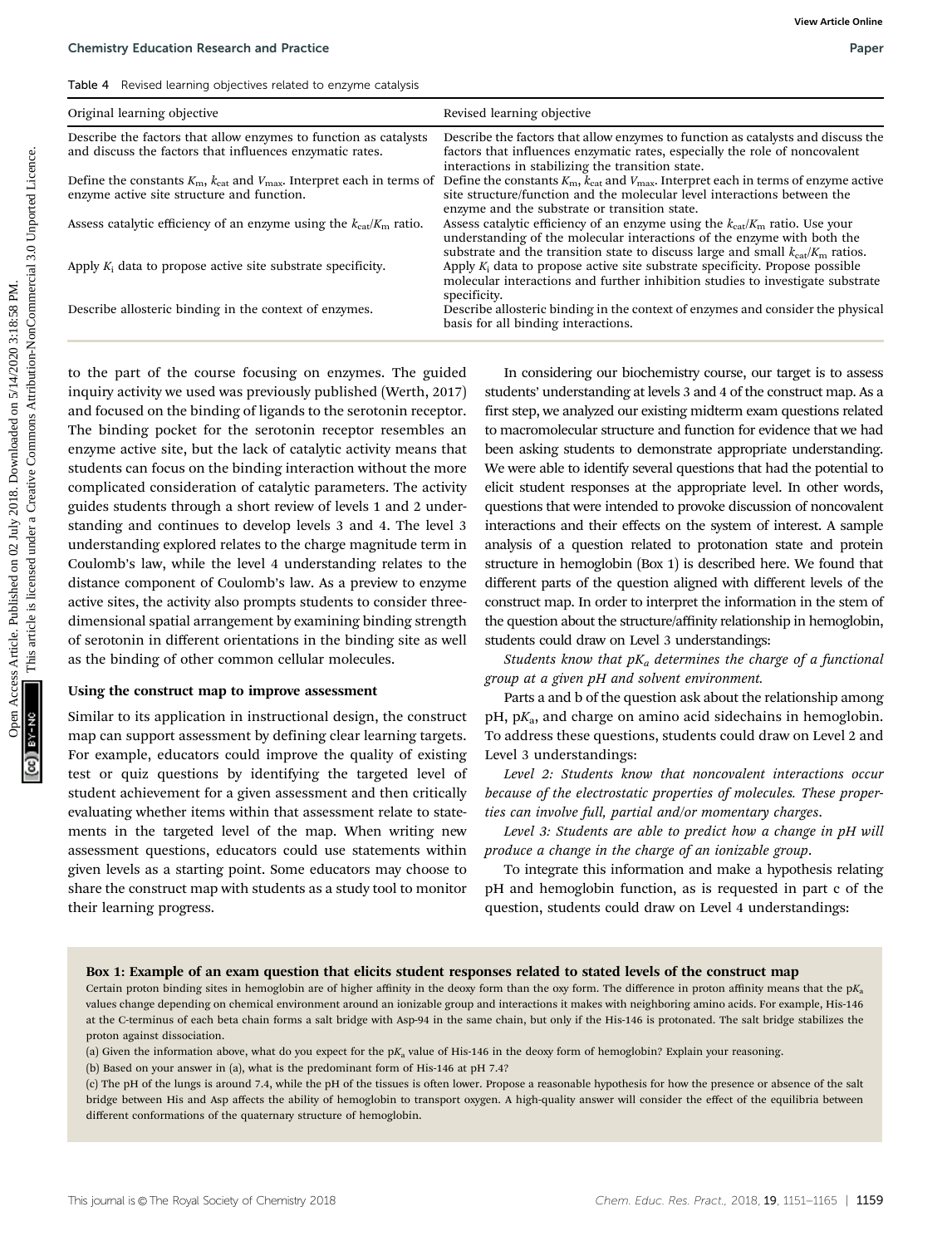Level 4: Students know that charged/polar amino acids in folded proteins interact with charged/polar entities within or outside a protein.

Level 4: Students know that these noncovalent interactions influence the folding and conformational stability of proteins.

Level 4: Students are able to consider 3D spatial arrangement and microenvironment when evaluating strength of noncovalent interactions between biological molecules.

Although the target was to assess level 3 and 4 understanding, it is not surprising that students would need to draw on level 2 understanding to interpret the stem of the question. When writing this question, we had intended to scaffold the third, most difficult part of the problem, by prompting students to think about simpler ideas in the first two parts.

The exercise of aligning the exam question with the construct map, assured us that in this case, we had written a question that maps to levels 2 and 3 for the first two parts and level 4 for the third part. We would need to analyze student responses in order to determine whether the question functioned as intended, but the construct map provided us at least one way to evaluate validity of a midterm exam question. Although we have previously collected validity evidence for questions we developed as part of our educational research, the process of using the construct map to evaluate our teaching practice prompted us to be more critical of assessment in our own classroom. This analysis also prompted consideration of Bloom's taxonomy, which organizes learning tasks from simple (lower-order cognitive skills) to more complex (higher-order cognitive skills (Bloom, 1956)). The construct map presents a similar progression from simple to complex thinking as students are asked to consider layers of complexity and situate their learning in a biochemical context. Therefore, as educators develop assessment questions related to noncovalent interactions, it may be helpful to use the construct map in tandem with a resource, such as the Blooming Biology Tool (Crowe et al., 2008). Together these tools could prompt development of questions that target appropriate content (described in the construct map) and cognitive level of difficulty (described by the Blooming Biology Tool).

#### Limitations of the study

The construct map was developed in the United States in collaboration with post-secondary educators. Although we have made an effort to generalize our work, we recognize that there are some aspects that may feel less accessible to those outside this context. For example, noncovalent interactions are covered extensively in secondary level chemistry curricula in some countries, but we were unable to include secondary level educators in the workshops described herein. Our hope is that the descriptive detail included in the construct map will enable educators at the secondary and postsecondary levels to align the map appropriately with their specific contexts. Furthermore, while, we believe that the construct map could be useful to those teaching general chemistry, organic chemistry, or other courses, biochemistry education is the lens through which we view the construct map at this time. We look forward to expanding collaboration with colleagues in these other areas.

# **Conclusions**

We developed a construct map on the physical basis of interactions to assist us, and the biochemistry community at large, in designing targeted curricular activities and detailed assessments to monitor the progress of our students' learning in this area. The construct map details what students are to know and to be able to do related to the physical basis of noncovalent interactions. The degree of detail arose from the collaborative process we describe in which the breadth and depth of teaching experiences of a community of biochemistry educators were utilized to deepen and refine each idea and statement. Importantly, this process helped us to make our collective tacit knowledge about noncovalent interactions visible to ourselves as educators. The highly specific statements contained in the construct allow for high-quality assessment and improvement of teaching practice related to noncovalent interactions. Using the construct map helped guide our selection of what to teach and how to teach aspects of biochemistry and to evaluate assessments designed to monitor student progress in understanding. The exercise of reviewing our own course materials revealed the value of the construct map as a tool for improving teaching practice. The examples we provide from our own teaching context are intended as exemplars for ways in which the construct map could be useful for other educators to improve their own teaching practice. We imagine that other educators will have additional ideas that will broaden the scope and utility of the construct map tool and we look forward to those discussions. Paper Chemisty Education Beach article. Published on 02 July 2018. Download in the control on the control of the control on the creation of the creation of the creation of the secondary and possible articles. The secondary

# Conflicts of interest

There are no conflicts to declare.

# Appendix 1: learning outcomes related to the physical basis of noncovalent interactions defined by 2015 workshop participants

Table 5 Learning outcomes related to the physical basis of noncovalent interactions defined by 2015 workshop participants

General Chemistry ( $N = 6$ )

<sup>-</sup> Define the different types of noncovalent interactions

<sup>-</sup> Apply knowledge of noncovalent interactions to explain bulk properties like boiling point, melting point, and solubility

<sup>-</sup> Rank relative strengths of noncovalent interactions

<sup>-</sup> Compare and contrast noncovalent interactions and covalent bonds

<sup>-</sup> Recognize that noncovalent interactions occur between molecules, not within molecules

<sup>-</sup> Identify which types of interactions are possible for given molecules

<sup>-</sup> Draw noncovalent interactions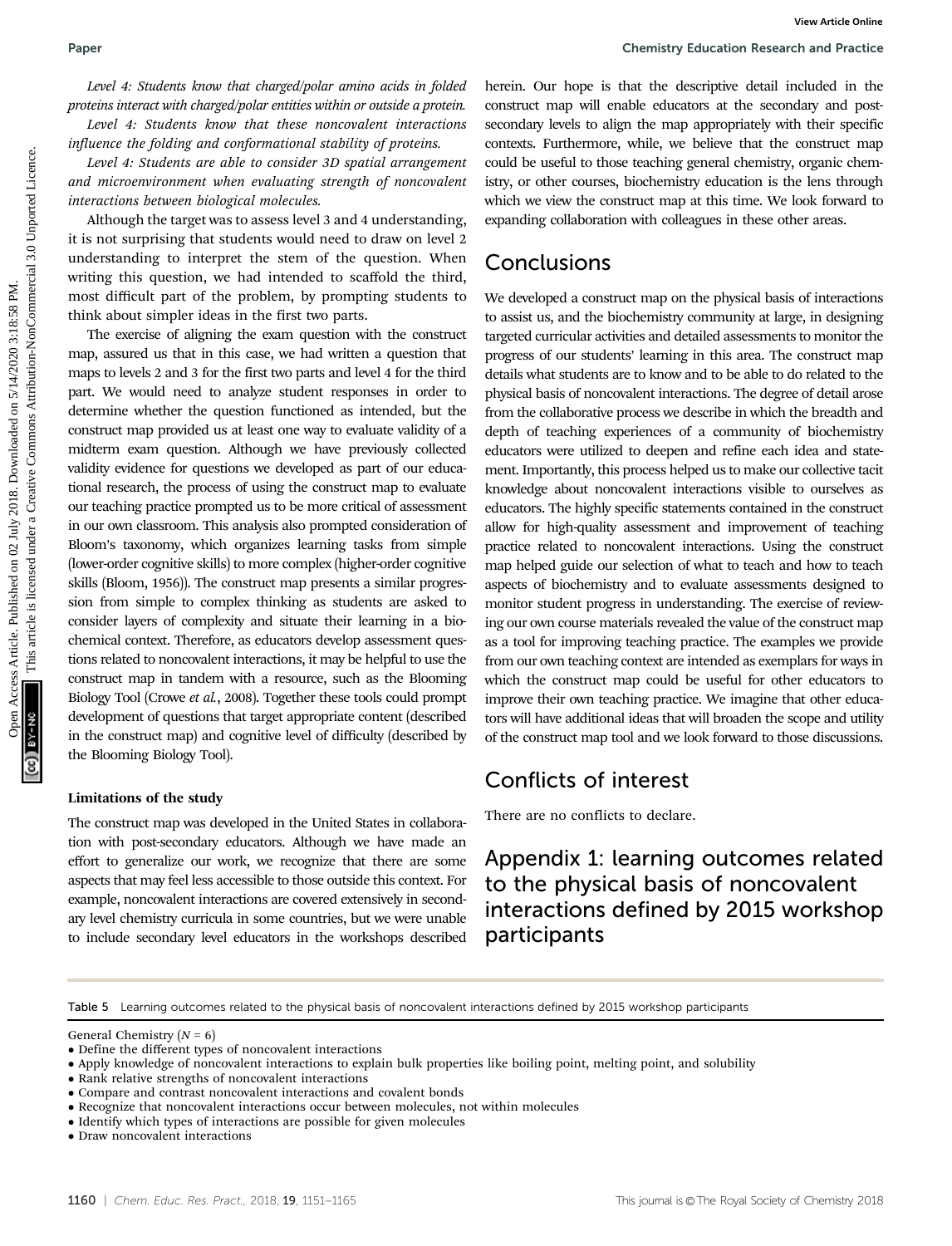#### Table 5 (continued)

#### Biochemistry ( $N = 17$ )

Prerequisite concepts from general chemistry:

- Define the different types of noncovalent interactions
- Rank relative strengths of noncovalent interactions
- Identify which types of noncovalent interactions are possible for given molecules
- Apply knowledge of noncovalent interactions to explain bulk properties like boiling point, melting point, and solubility
- Draw noncovalent interactions
- New concepts for biochemistry:
- Describe relationships between distance, angle, and strength of noncovalent interactions
- Apply knowledge of noncovalent interactions in a wide range of contexts
- Apply knowledge of noncovalent interactions to explain macromolecular structure including protein folding and interactions that stabilize macromolecules
- Apply knowledge of noncovalent interactions to make predictions about binding events including enzyme–substrate binding, binding of small molecules to transporters, protein–ligand interactions, and binding of regulatory molecules to macromolecules
- Recognize that formation of noncovalent interactions releases energy
- Understand that noncovalent interactions are reversible and that interacting and non-interacting forms of molecules can be in equilibrium
- Predict where in a protein or other macromolecular structure one would expect to find polar and nonpolar amino acids/molecules
- Explain enzymatic reaction mechanisms based on interactions among enzymes, substrates, intermediates, and products
- Recognize that both noncovalent interactions and entropic factors contribute to macromolecular structure formation

# Appendix 2: activity used by 2016 workshop participants to explore construct maps

#### Why

Construct maps are the starting point to designing ordered multiple choice (OMC) questions. While we have devised construct maps for our threshold concepts (TCs), we are interested in your ideas based on your experiences with your students. We continue to examine our construct maps with the physical basis of interactions and steady state.

# Plan

1. Assign roles

- a. Manager keep track of time and keep the group on task
- b. Recorder document group's work as instructed
- c. Spokesperson be prepared to share group's ideas

2. Use the TC table as a resource, it is a yellow sheet found in your workshop folder

3. Be prepared to turn in all notes at the end of activity. Tasks

1. Individually think about an ''A'' student leaving your biochemistry course (Level 2). Complete the following two statements: 5 *minutes to write statements* 

- a. After completing biochemistry ''A'' students know that:
- b. After completing biochemistry ''A'' students are able to: 2. Individually think about an ''A'' student entering your biochemistry course (Level 1). Complete the following two
- statements: 5 minutes to write statements
	- a. An ''A'' student entering biochemistry knows that:

b. An ''A'' student entering biochemistry is able to:

3. Manager, after the 10 minutes of individual time, pass out the construct map for the TC Thermodynamics of macromolecular structure formation.

4. Individually skim/read over the construct map (5 minutes to skim/read)

5. As a group begin with the Level 2 statements and errors. Recorder, keep notes about the discussion for the spokesperson to read. Discuss the following topics in whatever order makes sense to your group: (20 minutes to discuss and revise, Spokesperson keep running notes for group discussion) Operating Education Research and Punciles.<br>
The published on 2018. The published on 2018 are the common the common article is licensed under the common access Article is article in the common access Article is article in

- a. Do any of the statements seem misplaced at this level? Which ones? Should they be at Level 3 or Level 1?
- b. Are any statements incorrect? Fix or indicate the problem.
- c. Are any statements unclear? Fix or indicate the problem.
- d. Are there redundant items? If so which ones should be combined and how?
- e. Can you think of additional items? Please record i. Statements
	- ii. Common errors
	- iii. Incomplete ideas or simplified ideas
- f. Move onto 6. If finished before 20 minutes

6. As a group begin with the Level 1 statements and errors. Recorder keep notes about the discussion for the spokesperson to read. Discuss the following topics in whatever order makes sense to your group: (15 minutes to discuss and revise, Spokesperson keep running notes for group discussion)

- a. Do any of the statements seem misplaced at this level? Which ones? Should they be at Level 3 or Level 2?
- b. Are any statements incorrect? Fix or indicate the problem.
- c. Are any statements unclear? Fix or indicate the problem.
- d. Are there redundant items? If so which ones should be combined and how?
- e. Can you think of additional items? Please record
	- i. Statements
	- ii. Common errors
- iii. Incomplete ideas or simplified ideas

7. Review, discuss and refine Expert statements (Level 3)

# (5 minutes to discuss and revise)

8. Prepare your recorder and spokesperson to share ideas. 5 minutes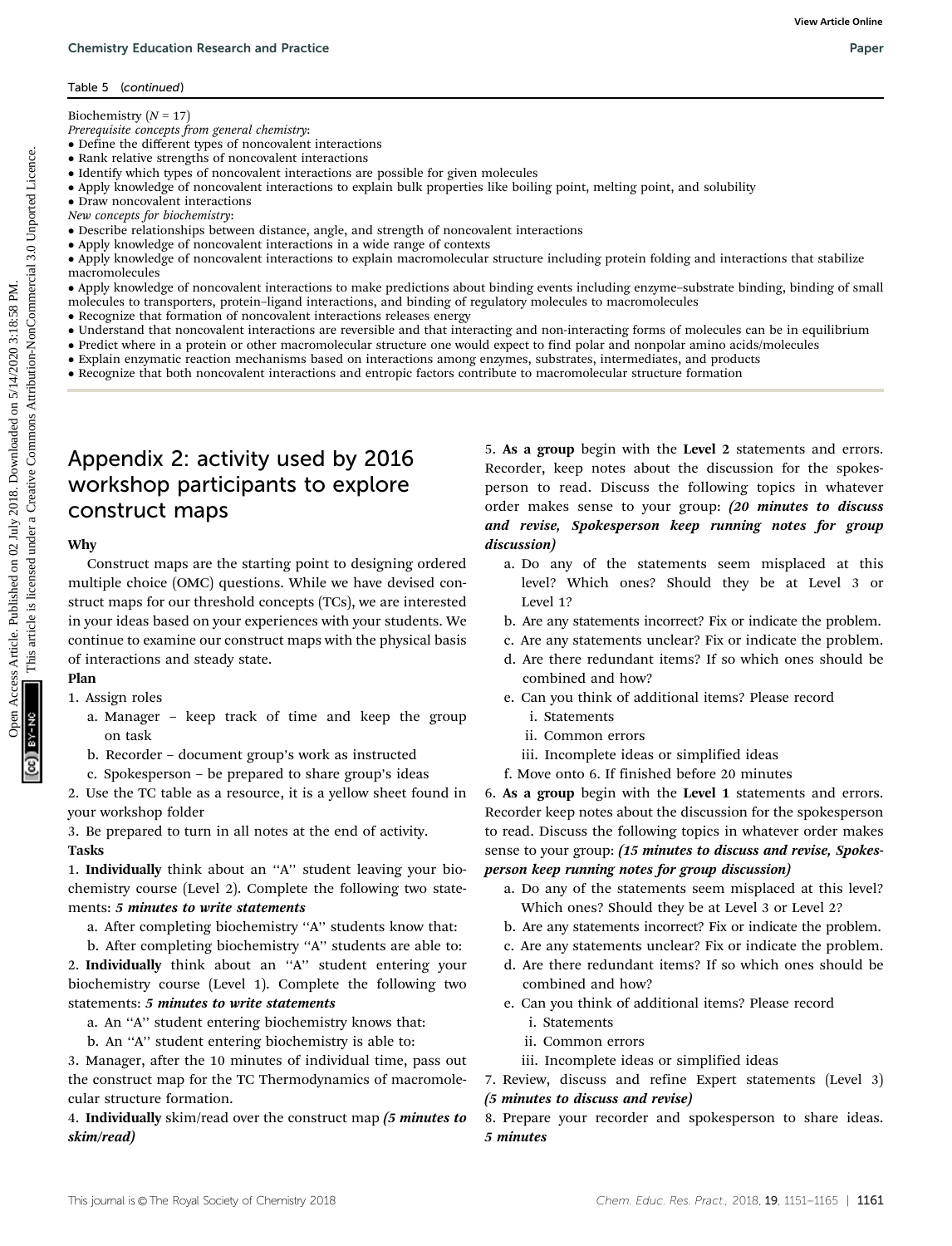|  |  | Table 6 Physical basis of interactions construct map - draft june 22, 2016 |  |  |  |  |
|--|--|----------------------------------------------------------------------------|--|--|--|--|
|--|--|----------------------------------------------------------------------------|--|--|--|--|

| Paper                                                                           | <b>Chemistry Education Research and Practice</b>                                                                                                                                                                                                                                                                                                                |  |
|---------------------------------------------------------------------------------|-----------------------------------------------------------------------------------------------------------------------------------------------------------------------------------------------------------------------------------------------------------------------------------------------------------------------------------------------------------------|--|
| Table 6<br>Physical basis of interactions construct map $-$ draft june 22, 2016 |                                                                                                                                                                                                                                                                                                                                                                 |  |
| Level                                                                           | Description                                                                                                                                                                                                                                                                                                                                                     |  |
| 3                                                                               | Experts have an internalized understanding of Coulomb's Law. It may be so internalized that they do not realize how<br>and when they use it. Their internalized sense allows them to explain how the issues of distance, charge and $pK_a$ apply<br>to macromolecular phenomena such as catalytic rate and ligand binding.                                      |  |
| Expert biochemist                                                               | (a) The charges in Coulombs law can involve full, partial, and/or momentary charges due to the movement of electrons<br>and the shielding of the nuclear charge. The values in Coulombs Law are always changing due to the fluctuating values<br>of the charge                                                                                                  |  |
|                                                                                 | (b) The distances in Coulombs law are dependent on the distance that separates the charges, which are measured in<br>angstroms. The distances are always changing due to the continuous motion of all particles, which results in fluctu-<br>ating value of force.                                                                                              |  |
|                                                                                 | (c) The values of $pK_a$ determine the protonation state of functional groups<br>(d) Experts recognize that quantum mechanical models may be invoked to explain some phenomena                                                                                                                                                                                  |  |
| 2<br>Finish biochemistry "A"<br>student                                         | At the end of biochemistry students know<br>(a) that interactions occur because of the electrostatic properties of molecules. These properties can involve full, partial,<br>and/or momentary charges.                                                                                                                                                          |  |
|                                                                                 | (b) that the magnitude of these charges matter.<br>(c) that the strength of these interactions are dependent on the distance that separates them. (only some A students<br>invoke this)                                                                                                                                                                         |  |
|                                                                                 | At the end of biochemistry students are able to<br>(d) use their knowledge of charge to explain data related to molecular interactions<br>(e) use their knowledge of distance to make predictions about strength of interactions<br>(f) use their knowledge of $pK_a$ to make predictions about molecular charge                                                |  |
|                                                                                 | Common errors and omissions:<br>• While students understand the electrostatic properties of molecules they may not refer to the fundamental issues of<br>charge and distance unless specifically prompted to do so. They have not internalized these ideas<br>• Students exhibit limited understanding of the magnitude of charges, especially partial charges. |  |
|                                                                                 | • Students exhibit limited understanding of the equilibrium nature of the charges at or around the $pK_a$ ( <i>i.e.</i> Some<br>molecules are charged and others are not)<br>• Students exhibit very limited understanding of the effect of distance on the magnitude of charged interactions.                                                                  |  |
|                                                                                 | • There is a limited sense of the special arrangements in the active site or in binding sites.<br>• Students exhibit an over reliance on memory, using memorized words/phrases in responses that do not reveal if a<br>fundamental understanding of the interactions has been achieved.                                                                         |  |
| 1<br>Enter biochemistry "A"<br>student                                          | Upon entering biochemistry, students know<br>(a) about IMFs and can name them<br>(b) that IMFs occur because of the electrostatic properties of molecules. These properties can involve full, partial, and/                                                                                                                                                     |  |
|                                                                                 | or momentary charges.<br>(c) that IMFs cause molecules to exist in condensed phases, (liquid and solid)<br>(d) $pK_a$ is involved with acids and bases                                                                                                                                                                                                          |  |
|                                                                                 | Common errors and omissions:<br>• Students exhibit very little understanding of the equilibrium nature of the charges at or around the $pK_a$ ( <i>i.e.</i> Some<br>molecules are charged and others are not)                                                                                                                                                   |  |
|                                                                                 | • Students exhibit limited to no understanding of the magnitude of charges, especially partial charges.<br>• Students exhibit no understanding of the effect of distance on the magnitude of charged interactions.<br>• There is no sense of the special arrangements in the active site or in binding sites.                                                   |  |
|                                                                                 | • Students exhibit an over reliance on memory, using memorized words/phrases in responses that do not reveal if a<br>fundamental understanding of the interactions has been achieved.                                                                                                                                                                           |  |

# Appendix 3: learning objectives distributed to students in the biochemistry course described in this study

#### Biochemical foundations

(1) List the major structures of eukaryotic and prokaryotic cells and describe their function.

(2) Describe the canonical process by which the information contained in genes leads to fully functional proteins. Name relevant molecules associated with this process and correctly use the terms replication, transcription and translation.

(3) Recognize and name common functional groups of biomolecules.

(4) Define the term polymer and discuss why some biomolecules are polymers while others are not.

(\*5) Describe the special role water plays in the chemistry of life both as a solvent and a reactant.

(\*6) Describe and give examples of noncovalent interactions that are common in biological systems including hydrogen bonds, ion pair interactions, dipole–dipole interactions, and dispersion forces. Explain what all of them have in common. State at least one defining characteristic of each.

(\*7) Compare and contrast the solvation of nonpolar compounds and solvation of polar/charged compounds in water.

(\*8) Describe the roles of enthalpy and entropy in interactions between nonpolar molecules and water.

(\*9) Define the terms  $K_a$ , p $K_a$ , ionization, and buffer. Explain and produce titration curves of polyprotic acids given appropriate data including  $pK_a$ .

(10) Define the terms Gibbs free energy and chemical equilibrium. Explain their relationship with each other.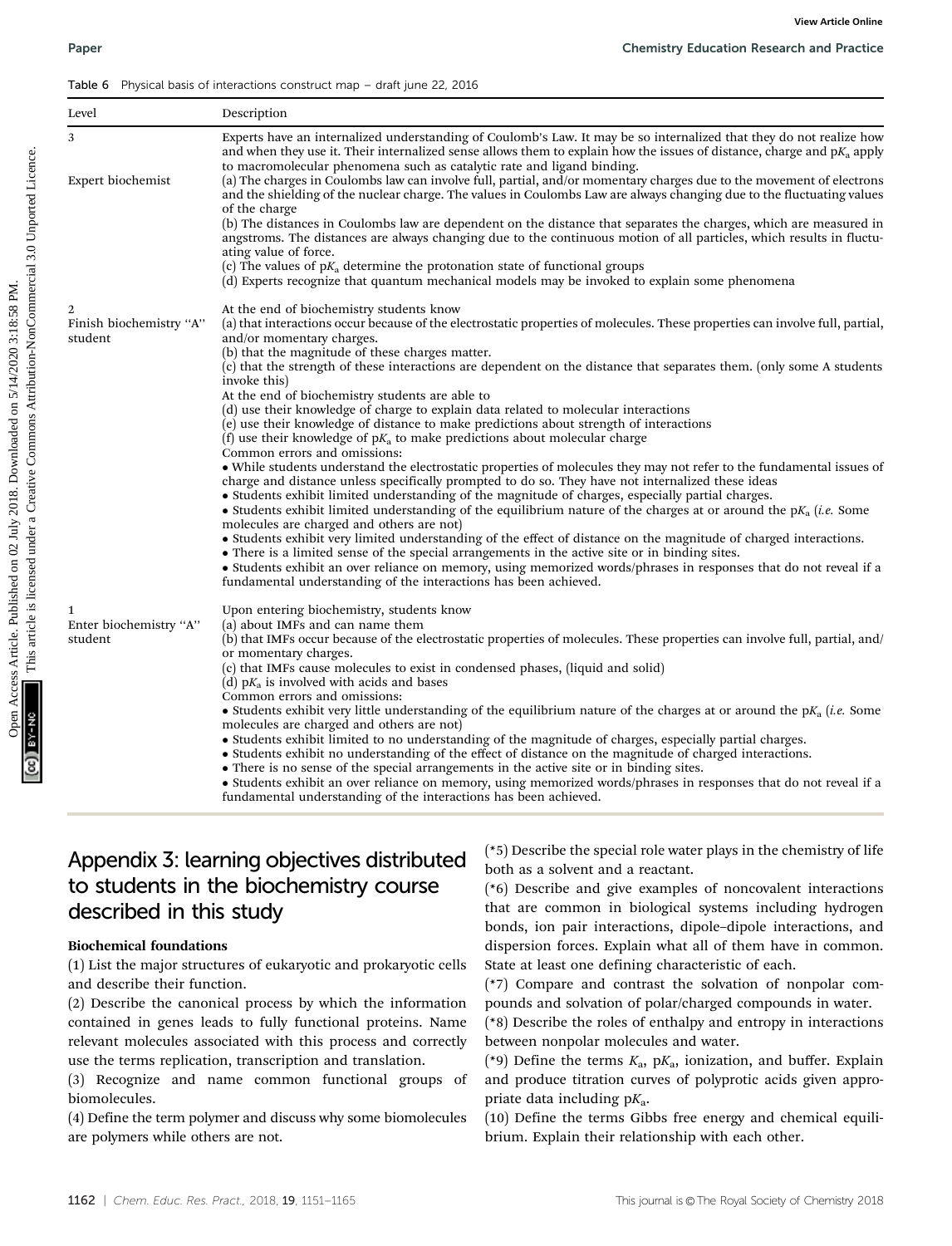(11) Define  $\Delta G$  and  $\Delta G^{\circ}$ . Explain why free energy changes are important in biochemistry.

### Protein Structure (Primary, Secondary, Tertiary, Quaternary)

(\*1) Given the structure of any of the 20 amino acids in their neutral form, draw them at any other pH.

(2) Know the three-letter abbreviations for each of these amino acids.

(3) Define and characterize the four levels of protein structure. (\*4) Identify the ionizable groups of each free amino acid, and describe how the ionizable groups change when free amino acids are condensed into peptides.

(5) Recognize the chirality of amino acids.

(6) Describe the chemical reaction that generates a peptide from free amino acids.

(7) Draw a peptide bond and recognize the coplanar atoms.

(8) Estimate the pI of an amino acid or peptide given a sequence or titration curve.

(\*9) Describe how changes in solution pH influence the net charge of a protein, protein solubility, and the interactions between proteins and other macromolecules in solution.

(10) Produce titration curves of peptides given appropriate data including  $pK_a$  and analyze titration curves for peptides to obtain  $pK_a$  values and identify amino acids.

(\*11) Predict the charge on any amino acid in a polypeptide given information on environment and  $pK_a$ . Explain how  $pK_a$ values can change based on neighboring functional groups.

(12) Explain how mutations in DNA affect protein structure and function.

(13) Discuss how structural aspects of the peptide bond, as well as steric restrictions, determine the secondary and tertiary structure of proteins.

(\*14) Diagram  $\alpha$ -helix and  $\beta$ -sheet secondary structures and the specific patterns of interactions in the peptide backbone that stabilize them. Given a peptide sequence and appropriate data, predict which structure is most likely.

(\*15) Given an example of a 3D protein structure, identify secondary structural elements and the interactions between secondary structure elements.

(16) Define the ''hydrophobic effect'' and articulate the entropy and enthalpy changes that occur when two nonpolar groups in an unfolded polypeptide chain associate in water.

(\*17) Name the interactions that stabilize 3D protein structure and predict which of these interactions might be relevant in a given peptide sequence.

# Biochemical methods

(1) Know what urea, SDS, and reducing agents (BME and DTT) do.

(\*2) Explain the conceptual and chemical basis for the following biochemical techniques used to investigate proteins: ion exchange chromatography, affinity chromatography, size exclusion chromatography, polyacrylamide gel electrophoresis, isoelectric focusing, ELISA, and western blot.

(3) Diagram the process of each of the biochemical techniques listed above.

(4) Predict the outcome when a series of the biochemical techniques listed above is performed on a sample.

(5) Plan a biochemical separation scheme using these techniques and given information about the starting material and desired outcome. (5A)

(6) Describe the difference between analytical and preparative techniques and give two examples of each.

(7) Compare and contrast information obtained from each of these biochemical techniques.

(8) Analyze data generated from the techniques listed above to elucidate aspects of protein structure.

# Ligand binding

(\*1) Given a structure of a generic protein ligand, draw the possible noncovalent interactions the ligand could engage in, including relative strength and distance constraints of those interactions. Openinty Education Research and Particle. Worwide one comparison are (3) Plant a bicked<br>material information in the common Access Article. Published on 2018. Determined the common and the common and the common and the com

(\*2) Describe what is meant by a ''ligand binding pocket''. Explain the roles of 3D protein structure and specific amino acid side chains in creating a binding pocket.

(\*3) Describe the role of protein structure (primary, secondary, tertiary, quaternary), including charge and distance/orientation of functional groups, in the strength and selectivity of the interactions between ligands and a binding sites.

(\*4) Given the structure of a ligand, propose the identity and placement of amino acids that would form the ligand binding pocket of a protein that is optimized to selectively bind that ligand.

(5) Given a binding curve (x-axis = ligand concentration,  $y$ -axis = fraction of binding sites occupied), label the dissociation constant  $(K_d)$  and explain what it says about relative binding strength.

(\*6) Relate binding strength and  $K_d$  values to molecular structure by considering interactions.

(\*7) Explain what makes binding more or less favorable generally. Enzymes (catalysis, kinetics, inhibition, regulation)

(1) Define what makes a chemical reaction spontaneous.

(2) Explain the effect of enzymes on biological reactions. What would life look like in the absence of enzymes?

(3) Distinguish between a  $K_{eq}$  and k.

(4) Draw and interpret reaction coordinate diagrams for catalyzed and uncatalyzed reactions

(\*5) Explain the statement, ''the enzyme binding to the transition state is more favorable than binding to the substrate'' and draw a reaction coordinate diagram that depicts the above statement visually.

(6) Apply chemical reaction rate information to enzymatic reactions.

(\*7) Describe the factors that allow enzymes to function as catalysts and discuss the factors that influences enzymatic rates. There are many factors, be sure to consider interactions that affect the transition state.

(8) List the assumptions of Michaelis–Menten kinetics. Describe the conditions under which these assumptions are reasonable.

(\*9) Define the constants  $K_{\rm m}$ ,  $k_{\rm cat}$  and  $V_{\rm max}$ . Interpret each in terms of enzyme active site structure/function and the interactions between the enzyme and the substrate or transitions state at the molecular level.

(10) Assess catalytic efficiency of an enzyme using the  $k_{\text{cat}}/K_{\text{m}}$  ratio.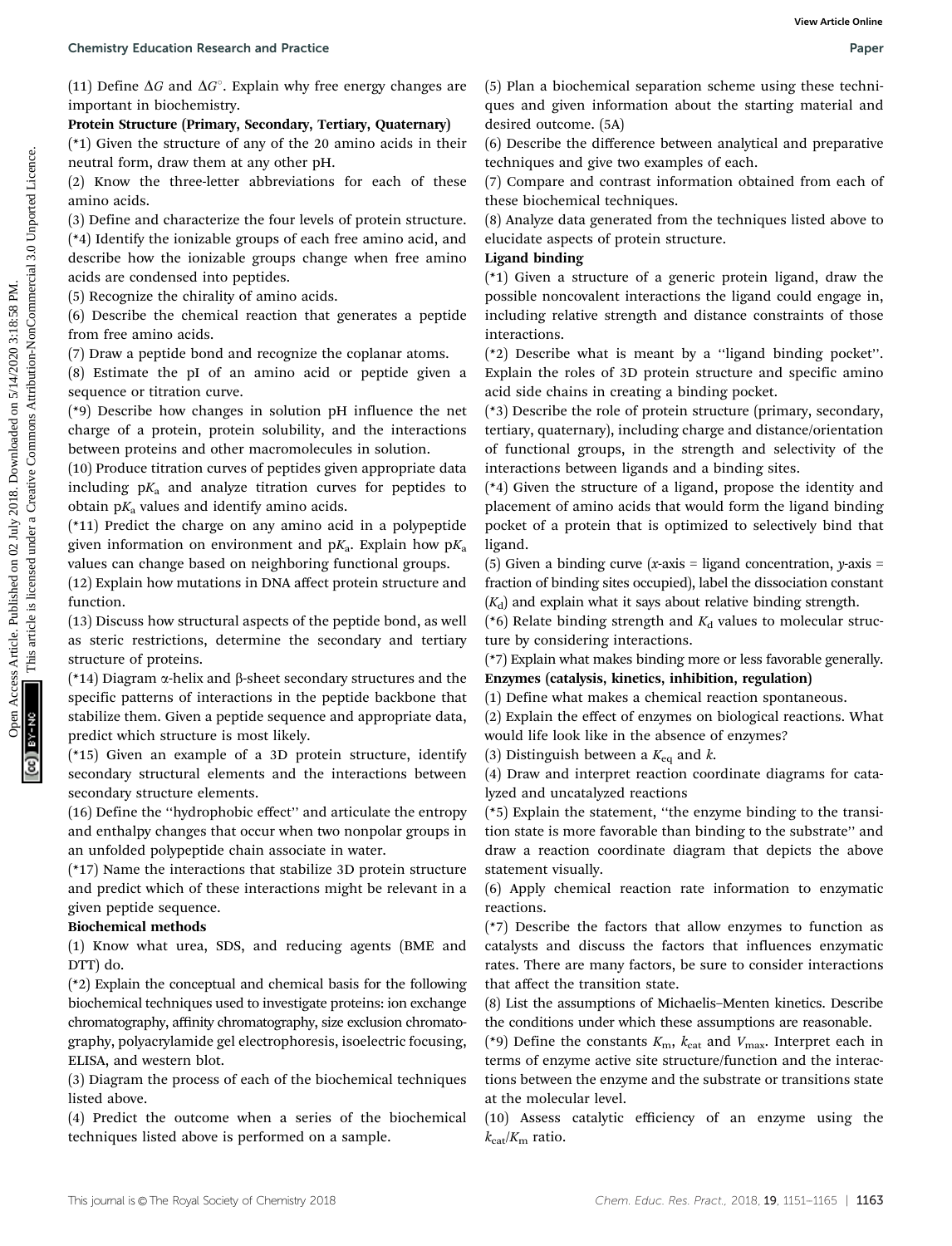(11) Use your understanding of the molecular interactions of the enzyme with both the substrate and the transition state to discuss large and small  $k_{cat}/K_m$  ratios.

(\*12) Apply previously-learned information on protein structure to an enzyme system.

(13) Compare and contrast Michaelis–Menten plots and Lineweaver–Burk plots. Be able to extract catalytic constants from each type of plot.

(14) Define  $K_{\text{m,app}}$  and  $V_{\text{max,app}}$ , and interpret inhibition data based on Lineweaver–Burk plots.

(15) Distinguish between competitive and noncompetitive inhibition based on inhibitor structure and inhibition plots.

(\*16) Apply  $K_i$  data to propose active site substrate specificity and propose possible interactions and further inhibition studies to investigate substrate specificity.

(17) Discuss the known mechanisms for enzyme regulation.

(\*18) Describe allosteric binding in the context of enzymes and consider the physical basis for all binding interactions.

#### Lipids and membranes

(1) Define the term lipid. Identify and list the structural features common to all lipids.

(\*2) Given a lipid structure, be able to identify regions of the molecule as polar, nonpolar, amphipathic, or charged, and use this information to suggest a function for the molecule as a whole.

(3) Make predictions about membrane fluidity given lipid composition.

(4) Describe how cholesterol modulates membrane fluidity.

(5) Describe the differences between a micelle and a bilayer. Given a lipid structure, predict whether the lipid will form micelles or bilayers.

(\*6) Describe the noncovalent interactions and thermodynamic driving force of lipid association and membrane resealing.

(\*7) Predict the distribution of polar and nonpolar residues in the surface vs. interior of integral membrane proteins, and contrast to the distribution of residues in cytoplasmic proteins. (\*8) Describe the factors that stabilize interactions between lipids and transmembrane proteins.

(9) Broadly explain the function(s) of transmembrane proteins and give examples.

# Acknowledgements

The work described in this document was supported by the National Science Foundation DUE-1224868. Any opinions, findings, and conclusions or recommendations expressed in this material are those of the authors and do not necessarily reflect the views of the National Science Foundation. Thanks to all of the educators and researchers who participated in this project: Norris Armstrong, Rodney Austin, Charvann Bailey, Adam Cassano, Hannah Chapin, Colleen Conway, Carol Dieckman, Jacqueline Drak, Erin Dolan, Shari Dunham, Stephen Dunham, Martina Ederer, Katherine Frato, Thomas Freeman, Jennifer Grant, Nicholas Grossoehme, Timothy Hayes, Bruce Heyen, Brian Hogan, Marina Holz, Nicole Iranon, Henry Jakubowski,

Brett Kaiser, Kelly Keenan, Peter Kennelly, Anne Kruchten, Paula Lemons, Kent Littleton, Sunil Malapati, Amy Medlock, Tracey Murray, Jeffrey Owens, Kalyn Owens, David Parkin, Martina Rosenberg, Duane Sears, John Shabb, Regina Stevens-Truss, Heather Tienson, Carin Thomas, Mark Werth, and Xiaoying Xu. We also appreciate the insights of Alexa Dragon and Jorence Pagdanganan, undergraduate research students who provided feedback throughout the development process. Paper Chemistry Gaussian Weaker article on the method on 1911 (11) User a monoton who behaviour and the car monoton in the method on the same with the same of the method on 5/14/2020 and Magnetia top Michael Amelia Same C

# References

Becker N., Noyes K. and Cooper M., (2016), Characterizing students' mechanistic reasoning about London dispersion forces, J. Chem. Educ., 93, 1713–1724.

Bissantz C., Kuhn B. and Stahl M., (2010), A medicinal chemist's guid to molecular interactions, J. Med. Chem., 53, 5061–5084.

Black P., Wilson M. and Yao S. Y., (2011), Road maps for learning: a guide to the navigation of learning progressions, Measurement: Interdisciplinary Research & Perspective, 9, 71–123.

- Bloom B. S., (1956), Taxonomy of educational objectives, Ney York: David McKay.
- Bretz S. L. and Linenberger K. J., (2012), Development of the enzyme–substrate interactions concept inventory, Biochem. Mol. Biol. Educ., 40, 229–233.
- Briggs D. C., Alonzo A. C., Schwab C. and Wilson M., (2006), Diagnostic assessment with ordered multiple-choice items, Educational Assessment, 11, 33–63.
- Cooper M. M. and Klymkowsky M. W., (2013), The trouble with chemical energy: why understanding bond energies requires an interdisciplinary systems approach, CBE Life Sci. Educ., 12, 306–312.
- Cooper M. M., Corley L. M. and Underwood S. M., (2013), An investigation of college chemistry students' understanding of structure–property relationships, J. Res. Sci. Teach., 50, 699–721.
- Cooper M. M., Williams L. C. and Underwood S. M., (2015), Student understanding of intermolecular forces: a multimodal study, J. Chem. Educ., 92, 1288–1298.
- Cousin G., (2008), Threshold concepts: old wine in new bottles or new forms of transactional curriculum inquiry, Threshold concepts within the disciplines, 261–272.
- Cousin G., (2009), Researching learning in higher education: an introduction to contemporary methods and approaches, New York: Routledge.
- Crowe A., Dirks C. and Wenderoth M. P., (2008), Biology in bloom: implementing Bloom's taxonomy to enhance student learning in biology, CBE Life Sci. Educ., 7, 368-381.
- Eberlein T., Kampmeier J., Minderhout V., Moog R. S., Platt T., Varma-Nelson P. and White H. B., (2008), Pedagogies of engagement in science, Biochem. Mol. Biol. Educ., 36, 262–273.
- Entwistle N., (2008), in Land R., Meyer J. H. F. and Smith J. (ed.), Threshold Concepts within the Disciplines, Rotterdam: Sense Publishers.